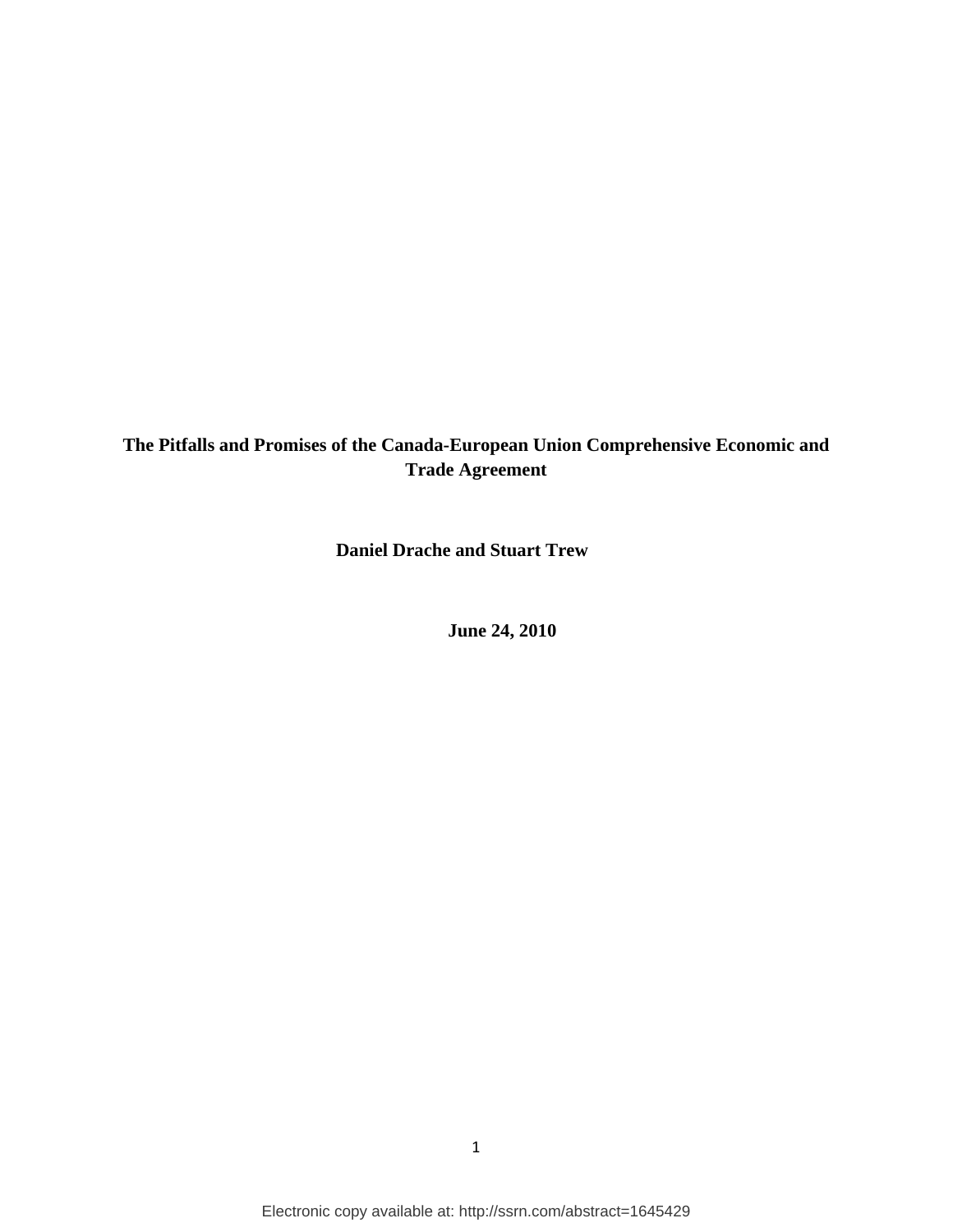## **The Politics and Pitfalls of the Canada-European Union Comprehensive Economic and Trade Agreement**

**Daniel Drache and Stuart Trew[1](#page-1-0)**

#### **Abstract**

This paper analyses the text (CETA, 2010) in the areas of agriculture, services and investment, procurement, regulations, and manufacturing competitiveness. We find that market access would be marginal and adjustment costs high in all of these areas. Canada's trade with the EU is already imbalanced, with resources comprising an increasing proportion or exports. Where Canadian manufacturing is already competitive, as in the case of transportation and aircraft, the CETA offers no new gains. If the goal of the CETA is to enhance Canadian competitiveness then the deal falls very short. Still it will have significant consequences for key Canadian sectors. . The principle hypothesis of the paper, however, is that Canadian negotiators have learned little from past experience. Despite a vast academic industry analyzing the shortcomings and strengths in Canada with respect to the EU, all commentators underscore the problem of asymmetry. In the present circumstances the government has ignored this basic warning.

For its part the EU is hoping to sign a "gold standard" economic pact that will build on its Korean and Indian experiences with free trade agreements. While giving European companies another stepping stone (after Mexico) into the U.S. market. But the regulatory and cultural baggage of NAFTA raises questions about whether the North American and European models can be bridged, and at what structural and political costs to both partners. As the smaller economy and weaker trading partner, Canada is treading new ground from its recent series of bilateral agreements with developing countries.

**Keywords:** comparative free trade agreements, Canada-European relations, asymmetry of power, welfare gains to trade, trade adjustment, public policy, social policy

<span id="page-1-0"></span> $\frac{1}{1}$  $1$  Daniel Drache is Professor of Political Science and Associate Director, Robarts Centre for Canadian Studies, York University, [drache@yorku.ca](mailto:drache@yorku.ca) and Stuart Trew is a political science graduate student in political science at McMaster University Hamilton and co-coordinator of the Canada-EU-CETA web page, [canada-eu](mailto:canada-eu-ceta@googlegroups.com)[ceta@googlegroups.com,](mailto:canada-eu-ceta@googlegroups.com) and can be contacted at [strew@canadians.org](mailto:strew@canadians.org) .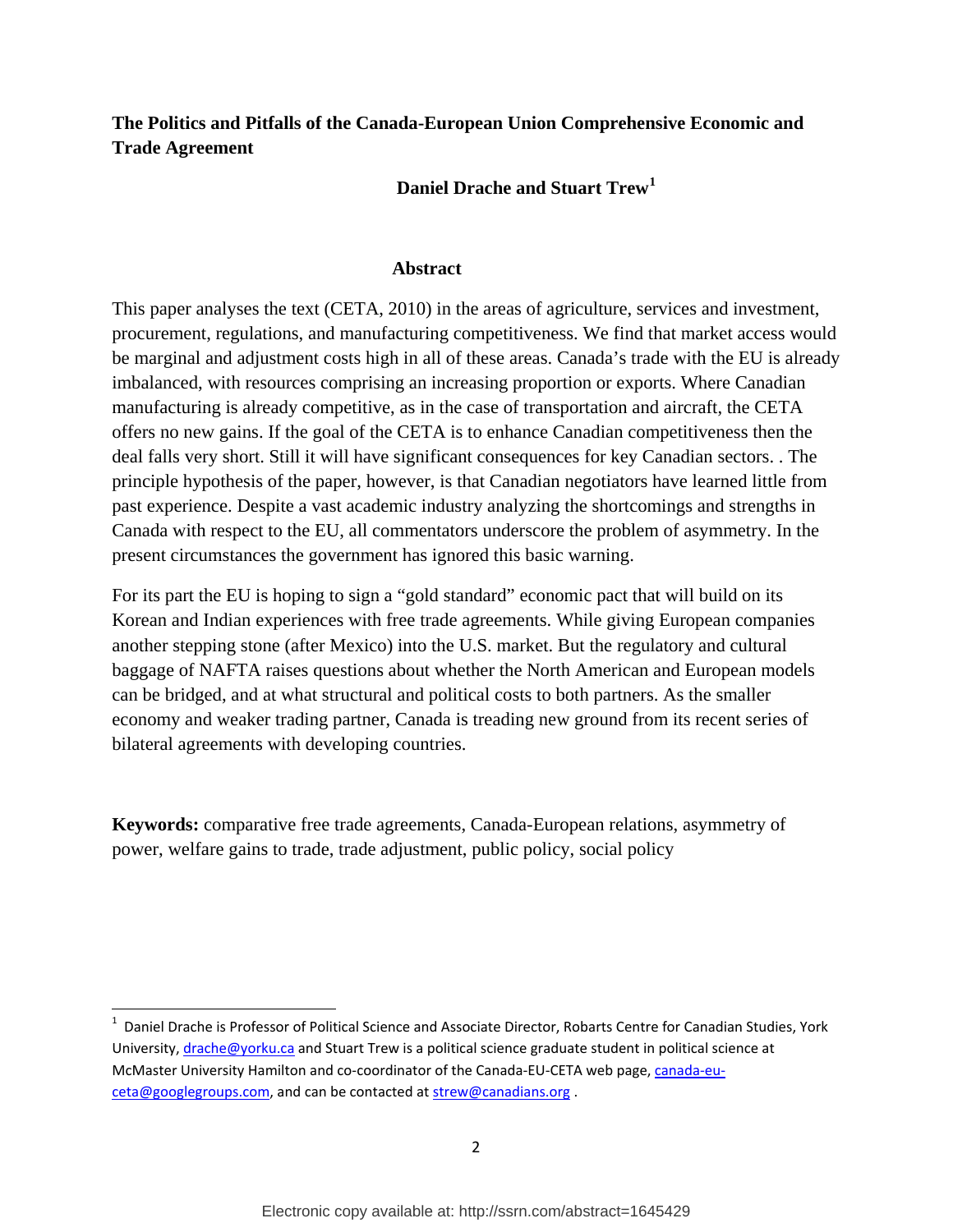#### **Introduction**

Canada and the European Union are moving swiftly to complete an ambitious Comprehensive Economic and Trade Agreement (CETA) by the end of 2011. It is the second attempt at a trans-Atlantic deal after the 2004 Trade and Investment Enhancement Agreement with Brussels fell off the table two years later. The Canadian government predicts the CETA would increase exports in goods and services to the EU by \$12.6 billion (20.6%), and total bilateral trade in goods could go up \$38 billion ([2](#page-2-0)2.9%) by 2014.<sup>2</sup> If successful, the next generation trade pact would be the first between Europe and another G8 country. It is facilitated by continued deadlock at the WTO and a competitive drive among developed and emerging economies to sign new bilateral agreements in the absence of a viable multilateral alternative. In Canada, renewed fears of being too dependent on NAFTA, and the active support of the provinces, which have jurisdiction in areas important to the EU such as procurement and domestic regulation, has lured new political players in Ottawa and Brussels back to the table. The principle hypothesis of the paper, however, is that Canadian negotiators have learned little from past experience. Despite a vast academic industry analyzing the shortcomings and strengths in Canada with respect to the EU, all commentators underscore the problem of asymmetry. In the present circumstances the government has ignored this basic warning.

For its part the EU is hoping to sign a "gold standard" economic pact that will build on its Korean and Indian experiences with free trade agreements<sup>[3](#page-2-1)</sup> while giving European companies another stepping stone (after Mexico) into the U.S. market. But the regulatory and cultural baggage of NAFTA raises questions about whether the North American and European models can be bridged, and at what structural and political costs to both partners. As the smaller economy and weaker trading partner, Canada is treading new ground from its recent series of bilateral agreements with developing countries.

The European Union has said it will walk away from a deal that is not comprehensive (Sinclair, 2010). In this kind of negotiating environment, it is very difficult to get a good deal which Canadian policymakers should know by now. Canadian news articles and opinion has highlighted the need to diversify trade away from NAFTA faced with a precarious U.S. economy

<span id="page-2-0"></span> $2$  See Department of Foreign Affairs and International Trade website: <http://www.tradecommissioner.gc.ca/eng/document.jsp?did=97445&cid=113&oid=143>

<span id="page-2-1"></span><sup>&</sup>lt;sup>3</sup> Canada's two-way trade with the EU is roughly equivalent to EU-Korea trade though Canada's GDP is still much higher. A previously released version of the EU-India free trade agreement was almost identical to the Korean deal, but the text may have changed post Lisbon Treaty ratification. The Indian negotiations are into a ninth round with the European parliament problematizing human rights and environmental standards, and Indian NGOs concerned about the effect of a TRIPS-plus chapter on generic drug manufacture and trade. Europe has also signed deals with Peru and Colombia, and Central America (Costa Rica, Guatemala, Honduras, Nicaragua, Panama and El Salvador), which build on its deals with Mexico (2000) and Chile (2003).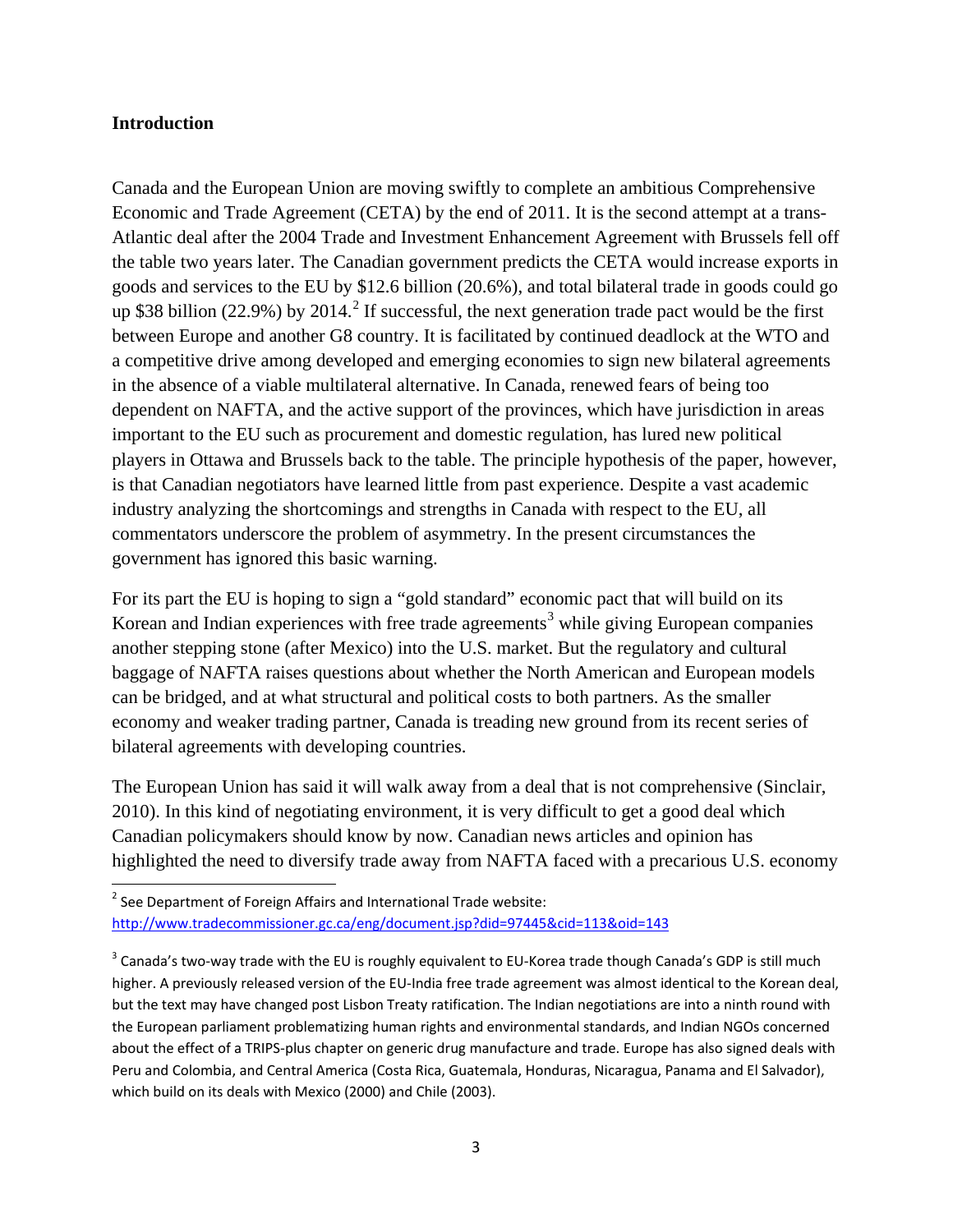and a severe dip in two-way trade following the 2008 economic recession (Clark and Reguly, 2010; Toronto Star, 2010). Canada's trade with FTA partners dropped nine percent between 2000 and 2008 (from 79.6 to 70.6 per cent (Cameron, 2010). That includes a 10.8 percentage point shift away from the United States specifically, which the government interprets to mean it should be signing more FTAs to offset the decline, particularly in Asia (ibid). Leaving aside for now the question whether free trade has been an effective policy for Canada, why has the Canadian government chosen the European Union?

In 2002 Dymond and Hart asked the same question, as a Canada-EU summit that year decided to launch a comprehensive review of relations which eventually led to negotiations on the Trade and Investment Enhancement Agreement. The prominent NAFTA negotiators suggested three conditions that any new free trade agreements should have to meet in order to justify shifting Canada's trade emphasis away from North America:

- 1. The agreement should provide market access equivalent or better than NAFTA.
- 2. More than market access, the business case would have to be good enough to overcome new voices against and public resistance to trade liberalization agreements.
- 3. The agreement would have to substantively add to Canada's current trade roster, not divert from U.S. or other partners.

Based on a leaked copy of the January 2010 CETA consolidated draft, these questions are critical to assess the new trans-Atlantic agreement. Asymmetry, adjustment, access and public acceptance are the independent variables of this study (Drache, 2008). This paper analyses the text (CETA, 2010) in the areas of agriculture, services and investment, procurement, regulations, and manufacturing competitiveness. We find that market access would be marginal and adjustment costs high in all of these areas. Canada's trade with the EU is already imbalanced, with resources comprising an increasing proportion or exports. Where Canadian manufacturing is already competitive, as in the case of transportation and aircraft, the CETA offers no new gains. If the goal of the CETA is to enhance Canadian competitiveness then the deal falls very short. Still it will have significant consequences for key Canadian sectors.

#### **NEXT GENERATION TRADE AGREEMENTS**

Since 2006 the EU has engaged in a series of "new generation" free trade agreements designed to achieve greater levels of liberalization than what would be possible under Doha, particularly in high growth emerging markets such as India and Korea. These agreements are more ambitious than the EU's previous deals with Mexico (in force 2000) and Chile (in force 2003), based as they are on the "gold standard" U.S. free trade model post-NAFTA. The EU has pursued this agenda under a the Global Europe banner aimed at opening new markets for high-value goods and services exports in key trading partners (EU Commission, 2006). A high premium is put on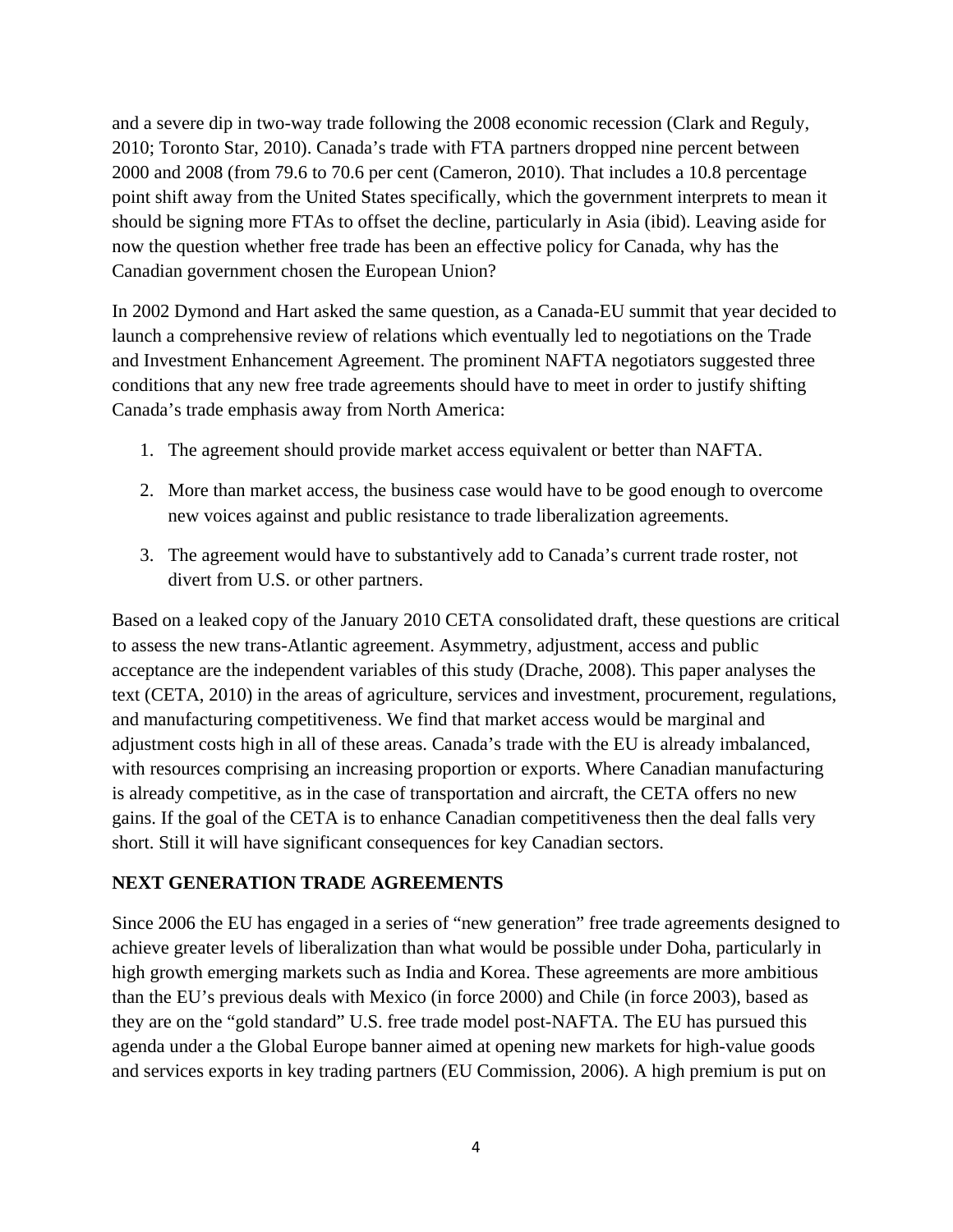addressing non-tariff barriers to trade "behind the border" (Ibid, 5) and an effort to export "highquality rules and standards" (Ibid, 4).

The EU Commission is highly selective in choosing a potential partner. It considers carefully such factors as market potential (the size and growth levels in the prospective trade partner), the level of existing protection against EU export interests, the potential partner's negotiations or agreements with EU competitors and its impact on EU markets, and the risk that preferential access to the European market for Least Developed Countries may be eroded (Ibid, 8). In that final respect, the EU has been negotiating Economic Partnership Agreements<sup>[4](#page-4-0)</sup> with a large group of African, Caribbean and Pacific (ACP) countries since 2000 which were set to conclude in 2010 but many experts are doubtful and skeptical of the agreements. For example, only 10 of 47 African countries engaged in these negotiations have signed an EPA and nine others have stalled because of 'contentious' or 'unresolved' issues related to the liberalization of industrial and agricultural trade, and the policy restrictions demanded of the EU (South Centre, 2010).

These agreements encompass countries which account for only four per cent of EU exports (Woolcock, 2007). The EU's region-to-region agreements have run into strong headwinds in the ASEAN, Mercusor and Central American cases.<sup>[5](#page-4-1)</sup> In 2007, the EU began negotiations with Korea toward the first Global Europe era free trade agreement prior to WTO failure in Hong Kong and a year after the Canada-EU Trade and Investment Enhancement Agreement fizzled and died. Then as now, Canada is clearly a marginal player for the EU in relation to other trading partners (see Table 1) while EU countries combined represent 10 per cent of total trade for Canada. Despite trade with Canada representing a drop in the bucket for EU firms, Canada is strategically important as a gateway to NAFTA, according to business groups on both sides of the Atlantic. And though theoretically the deal looks good the symmetries and complementarities are few and far between, as we will explore in the next section.

## **TABLE 1: EU and Canadian trading partners ranked in value of two-way trade, 2008 [6](#page-4-2)**

<span id="page-4-0"></span><sup>&</sup>lt;sup>4</sup> When Canada-EU trade negotiations were launched in May 2009, the deal was originally called a Comprehensive Economic Partnership Agreement [\(http://www.pm.gc.ca/eng/media.asp?category=1&id=2559\)](http://www.pm.gc.ca/eng/media.asp?category=1&id=2559) but eventually became the Comprehensive Economic and Trade Agreement, which makes it a hybrid of sorts, though it is virtually identical to the EU's Free Trade Agreements with Korea and India. Evidently negotiators trying to avoid the contentious words 'free trade agreement' reserved now for developed-to-developing relations.

<span id="page-4-1"></span><sup>&</sup>lt;sup>5</sup> EU and Latin American countries announced the resumption of Mercosur-EU trade negotiations, and the conclusion of Central America, Peru and Colombia trade agreements, during their annual joint summit, this year (2010) in Madrid:

[http://europa.eu/rapid/pressReleasesAction.do?reference=SPEECH/10/244&format=HTML&aged=0&language=EN](http://europa.eu/rapid/pressReleasesAction.do?reference=SPEECH/10/244&format=HTML&aged=0&language=EN&guiLanguage=en) [&guiLanguage=en](http://europa.eu/rapid/pressReleasesAction.do?reference=SPEECH/10/244&format=HTML&aged=0&language=EN&guiLanguage=en)

<span id="page-4-2"></span><sup>6</sup> EU two-way trade with Canada was **€**38.96 billion in 2000, representing 2 % of total EU trade. EU trade with China tripled, and with India and Brazil doubled between 2000 and 2008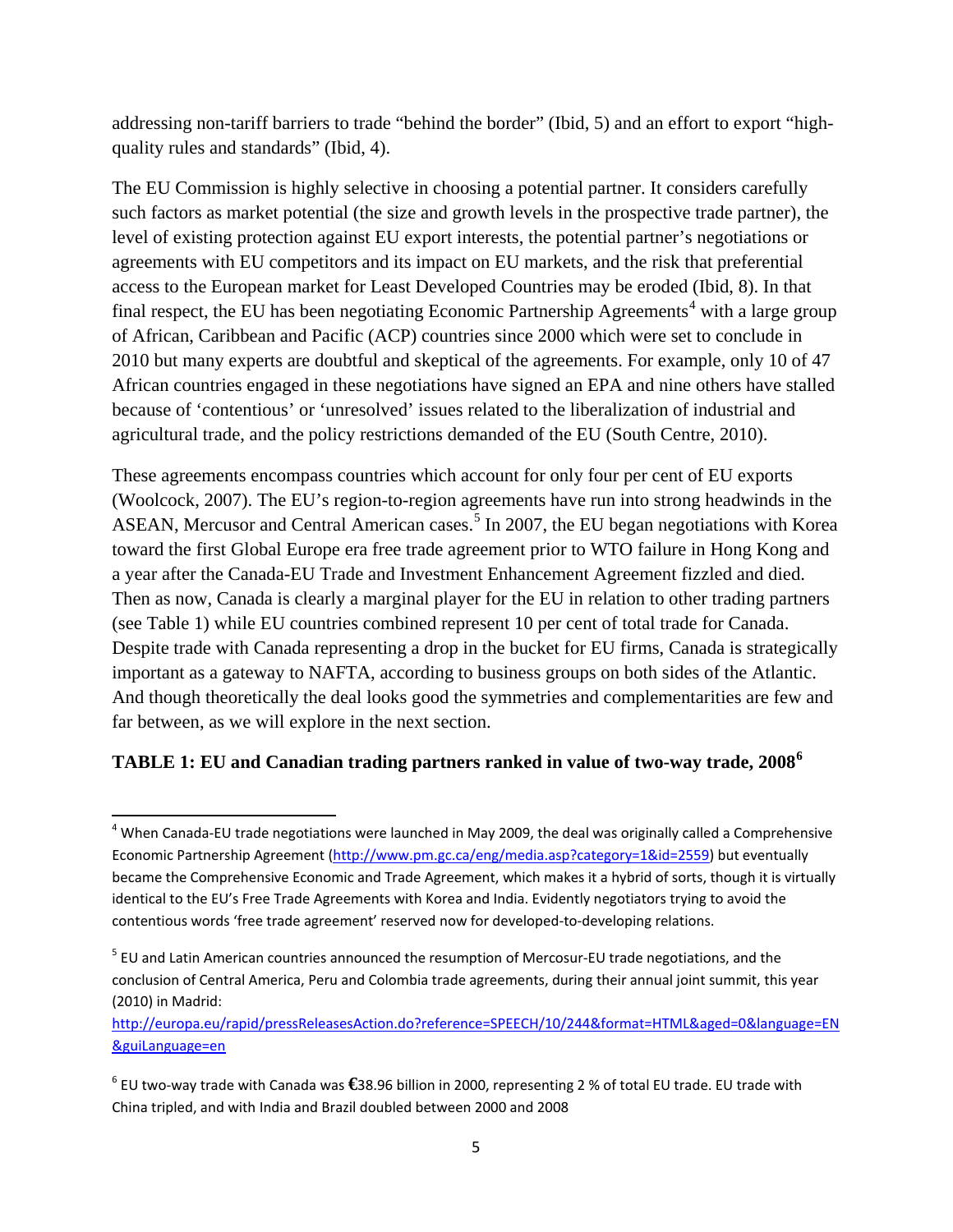| EU                    |                   |         | Canada                |              |         |
|-----------------------|-------------------|---------|-----------------------|--------------|---------|
| <b>Partner</b>        | Mil of $\epsilon$ | % trade | <b>Partner</b>        | Mil of $\in$ | % trade |
|                       |                   |         |                       |              |         |
| <b>US</b>             | 435.995,5         | 15.2    | <b>US</b>             | 401,255,1    | 65.6    |
| <b>China</b>          | 326.325,0         | 11.4    | <b>EU 27</b>          | 61,361,60    | 10      |
| <b>Russia</b>         | 278.770,2         | 9.7     | <b>China</b>          | 36.570,0     | 6       |
| <b>Japan</b>          | 117.342,0         | 4.1     | <b>Japan</b>          | 17.882,5     | 2.9     |
| <b>South</b><br>Korea | 65.063,6          | 2.3     | <b>Mexico</b>         | 16.250,6     | 2.7     |
| <b>Brazil</b>         | 61.908,2          | 2.1     | <b>South</b><br>Korea | 6.666,4      | 1.1     |
| India                 | 60.980,2          | 2.1     | <b>Brazil</b>         | 3.540,5      | 0.6     |
| Canada                | 49.900,8          | 1.7     | India                 | 3.063,1      | 0.5     |
| Libya                 | 39.969,8          | 1.4     | <b>Russia</b>         | 2.437,1      | 0.4     |

#### **Source: Eurostat**

 $\overline{\phantom{0}}$ 

**[\(http://trade.ec.europa.eu/doclib/docs/2006/september/tradoc\\_113363.pdf\)](http://trade.ec.europa.eu/doclib/docs/2006/september/tradoc_113363.pdf)** 

Canada's Global Commerce Strategy of 2008 mirrors Global Europe to some extant with its emphasis on responding to competitive pressures from China, India, Brazil and Russia. Governments in Europe and the United States "are increasingly competing against one another to help their businesses and investors gain an edge in the race for market share, technological advantage, foreign investment and other global value chain opportunities," says the report, suggesting that "Canada must do the same" (Government of Canada, 2008:3). Recognizing the importance of the North America as the foundation of the Canadian economy, the report outlines a market opening plan that includes free trade negotiations with Central and Latin America, the Caribbean, South Korea, the European Free Trade Association (Iceland, Norway, Switzerland and Liechtenstein), as well as closer economic partnerships with India and the EU, and Foreign Investment Protection Agreements with several developed and developing countries. Canada has since signed free trade agreements with Colombia, Peru, Jordan and Panama, and has made the

[<sup>\(</sup>http://trade.ec.europa.eu/doclib/docs/2005/february/tradoc\\_111591.pdf\)](http://trade.ec.europa.eu/doclib/docs/2005/february/tradoc_111591.pdf). But the EU has grown over this period, making it difficult to find precise statistics.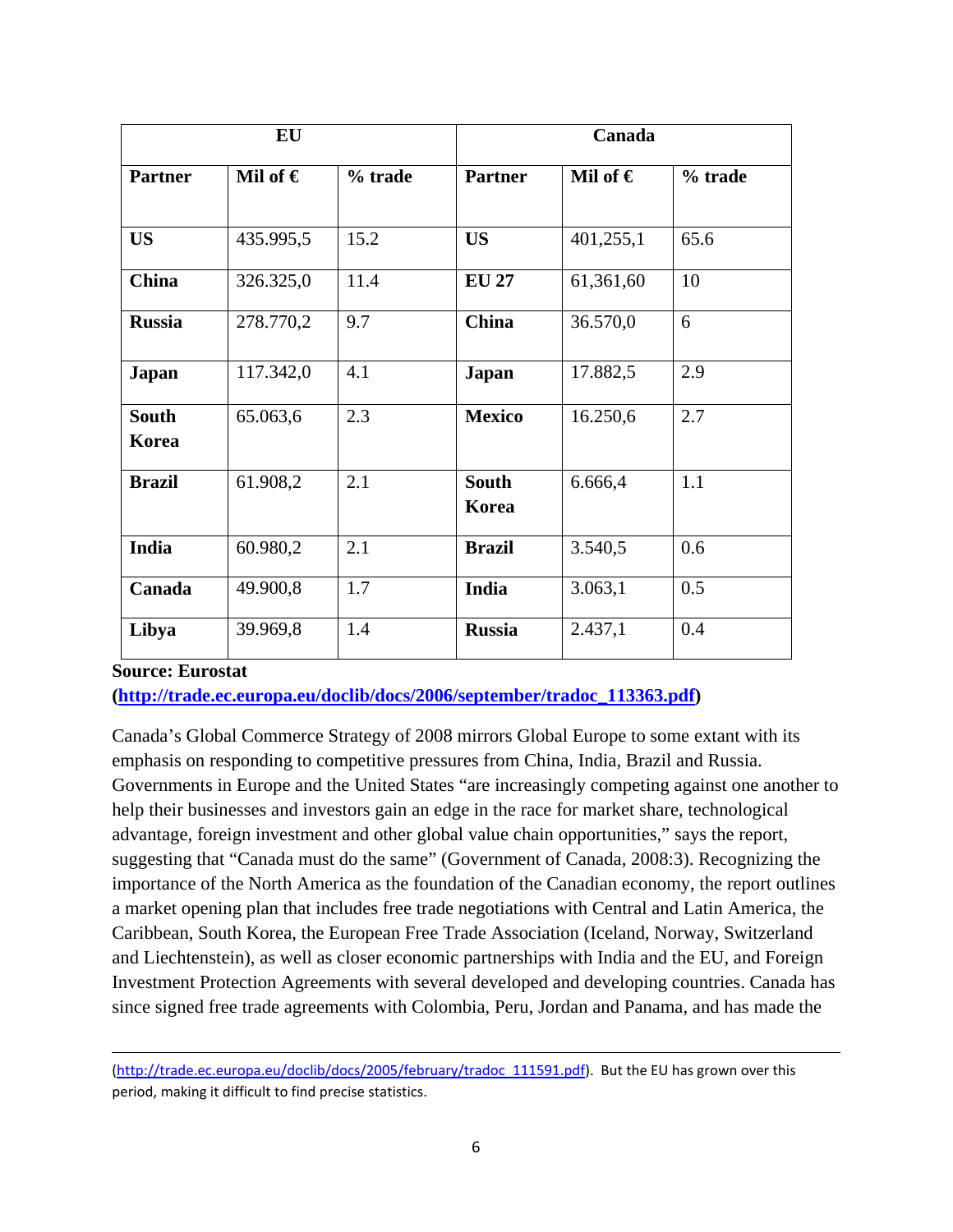new EU free trade talks a cornerstone of its international trade policy.<sup>[7](#page-6-0)</sup> Despite a continuing trade surplus with the United States, the 2008 financial and economic crash provided new fuel to business and public policy arguments for trade diversification.

Table 2 shows the numerous free trade agreements entered into by Canada and the EU over the past decade as the Doha round at the WTO languished in Geneva. Though their approaches differ, three elements stand out as common properties of Canadian and European Union FTAs: protection for national investors operating abroad; wider access, and; new legally enforceable **TABLE 2: Canadian and EU free trade agreements**

|                       | Countries                                                                                                                                                                                                                                                                                                                                          | Goals                                                                                                                                                                                                                 |
|-----------------------|----------------------------------------------------------------------------------------------------------------------------------------------------------------------------------------------------------------------------------------------------------------------------------------------------------------------------------------------------|-----------------------------------------------------------------------------------------------------------------------------------------------------------------------------------------------------------------------|
| <b>European Union</b> | Mexico (2000), Chile (2003),<br>Central America (2010<br>pending), Colombia and Peru<br>(2010 pending), India (launched<br>2007), Korea (2009 pending),<br>Singapore (launched 2010),<br>ASEAN (launched 2007),<br>Canada (launched 2009),<br>Mercusor (resumed 2010)                                                                              | WTO-plus access for<br>agriculture and<br>manufacturing, TRIPs-<br>plus, procurement,<br>regulatory convergence,<br>investment guarantees<br>(strengthened post-Lisbon)<br>Treaty)                                    |
| Canada                | NAFTA (1994), Panama (2010,<br>pending), Jordan (2009<br>pending), Colombia (2008)<br>pending), Peru (2009), European<br>Free Trade Association (2009),<br>Costa Rica (2002), Chile (1997),<br>Israel (1997), EU (launched<br>2009), Korea (launched 2005),<br>CARICOM (launched 2007),<br>Central America (launched<br>2009), India (exploratory) | NAFTA model<br>agreements, strong<br>enforcement, investor-<br>state dispute mechanism,<br>agricultural exports<br>important (not dairy).<br>Likely India will be 'next-<br>generation', based on<br>CETA experience. |

access to foreign markets for agricultural products facing high tariffs. For the EU, there is also a special focus on intellectual property rights, regulatory equivalence, and access to procurement

<span id="page-6-0"></span> $^7$  Canadian trade minister Peter Van Loan made this point during a series of meetings with business groups in the spring of 2010. For example: [http://www.international.gc.ca/media\\_commerce/comm/news](http://www.international.gc.ca/media_commerce/comm/news-communiques/2010/147.aspx?lang=eng)[communiques/2010/147.aspx?lang=eng](http://www.international.gc.ca/media_commerce/comm/news-communiques/2010/147.aspx?lang=eng)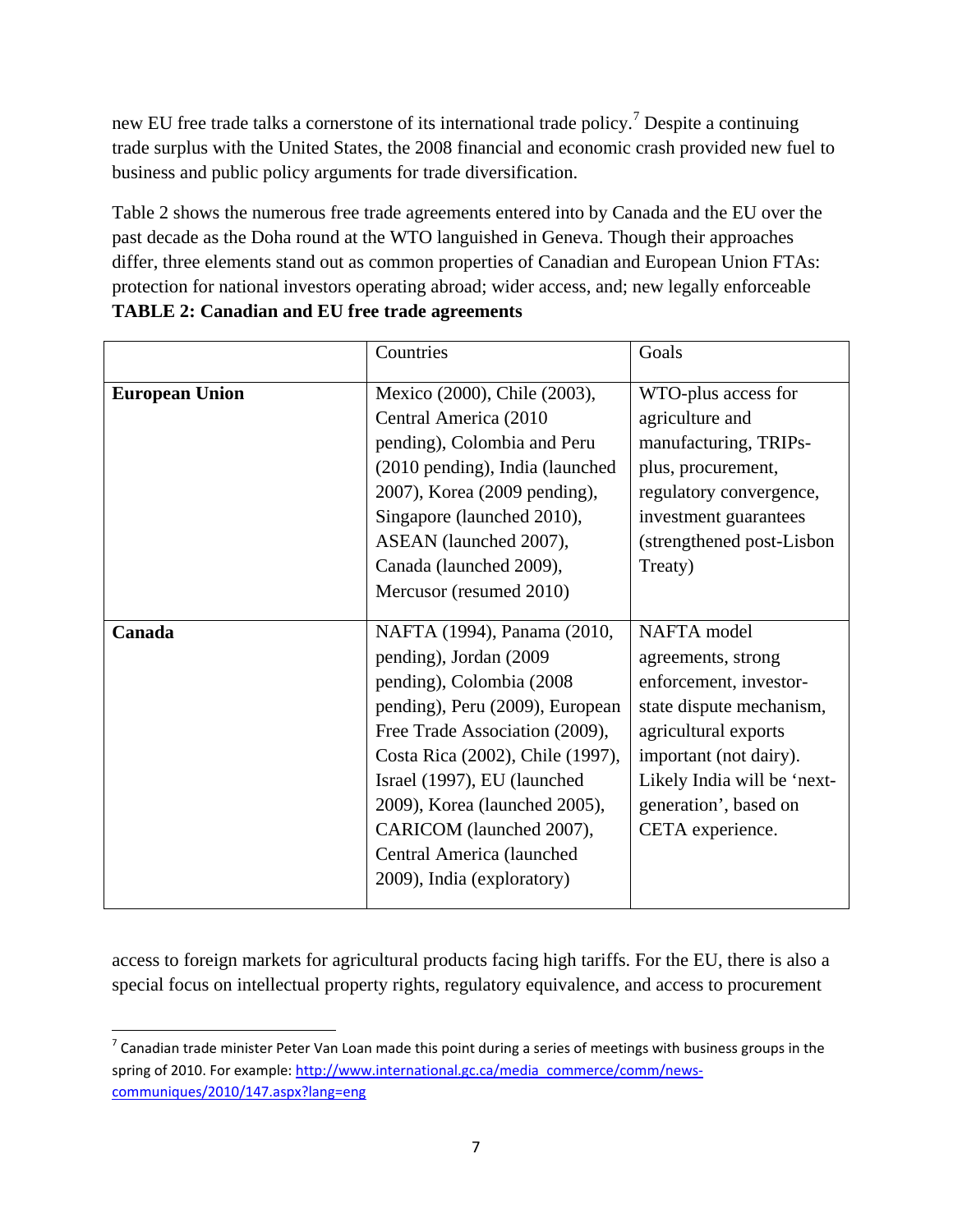markets. The EU is developing a new approach to investment after the 2009 ratification of the Lisbon Treaty made it the sole competence of the EU over its member states. Canada is in a sense a test case for how this investment approach will take form.

The Canada-EU agreement is in some areas a hybrid of the two approaches, with gains and losses on both sides. The way to understand the state of play in 2010 is to look at the five key sectors, many of them sticking points, in the negotiations: manufacturing, agriculture, intellectual property, services and investment, and procurement.

## **CETA UNPACKED**

## **a) Manufacturing and competitiveness**

The European Union is Canada's second biggest market, representing about 12 per cent of imports and six per cent of exports, while Canada is the EU's  $11<sup>th</sup>$  largest market, behind India and South Korea. China is Canada's and Korea's third largest trading partner. Short term trends show that the EU's imports of machinery and transport equipment from Canada have declined about 10 per cent as percentage of total imports since 2004 while imports of fuels and mining products from Canada have grown from about 16 per cent of total fuel imports in 2004 to about 28 per cent in 2008. Machinery and transportation equipment did represented 23 per cent of Canadian imports to the EU valued at  $\text{\textsterling}5.6$  billion in 200[8](#page-7-0).<sup>8</sup> But Canada shows a trade deficit with the EU in both areas that year. Isolating the top ten products using Canadian data, the Canadian Auto Workers discovered a more qualitatively imbalanced trading relationship as shown in Table 3.

| <b>Canada-EU Trade, Top Ten Products</b><br>2008, \$billion, high-value-added products shaded |       |                            |       |  |
|-----------------------------------------------------------------------------------------------|-------|----------------------------|-------|--|
| <b>Top Exports to EU</b>                                                                      |       | <b>Top Imports From EU</b> |       |  |
| Gold                                                                                          | \$4.4 | Petroleum                  | \$8.2 |  |
| <b>Diamonds</b>                                                                               | \$2.5 | Pharmaceuticals            | \$5.4 |  |
| Petroleum                                                                                     | \$2.2 | <b>Motor Vehicles</b>      | \$3.5 |  |
| Aircraft                                                                                      | \$1.5 | Aircraft                   | \$2.3 |  |
| Uranium                                                                                       | \$1.2 | Wine                       | \$0.8 |  |

|  |  | TABLE 3: Canadian imports from and exports to the EU, 2008 |  |
|--|--|------------------------------------------------------------|--|
|  |  |                                                            |  |

<span id="page-7-0"></span> <sup>8</sup> Source EUROSTAT: [http://trade.ec.europa.eu/doclib/docs/2006/september/tradoc\\_113363.pdf](http://trade.ec.europa.eu/doclib/docs/2006/september/tradoc_113363.pdf)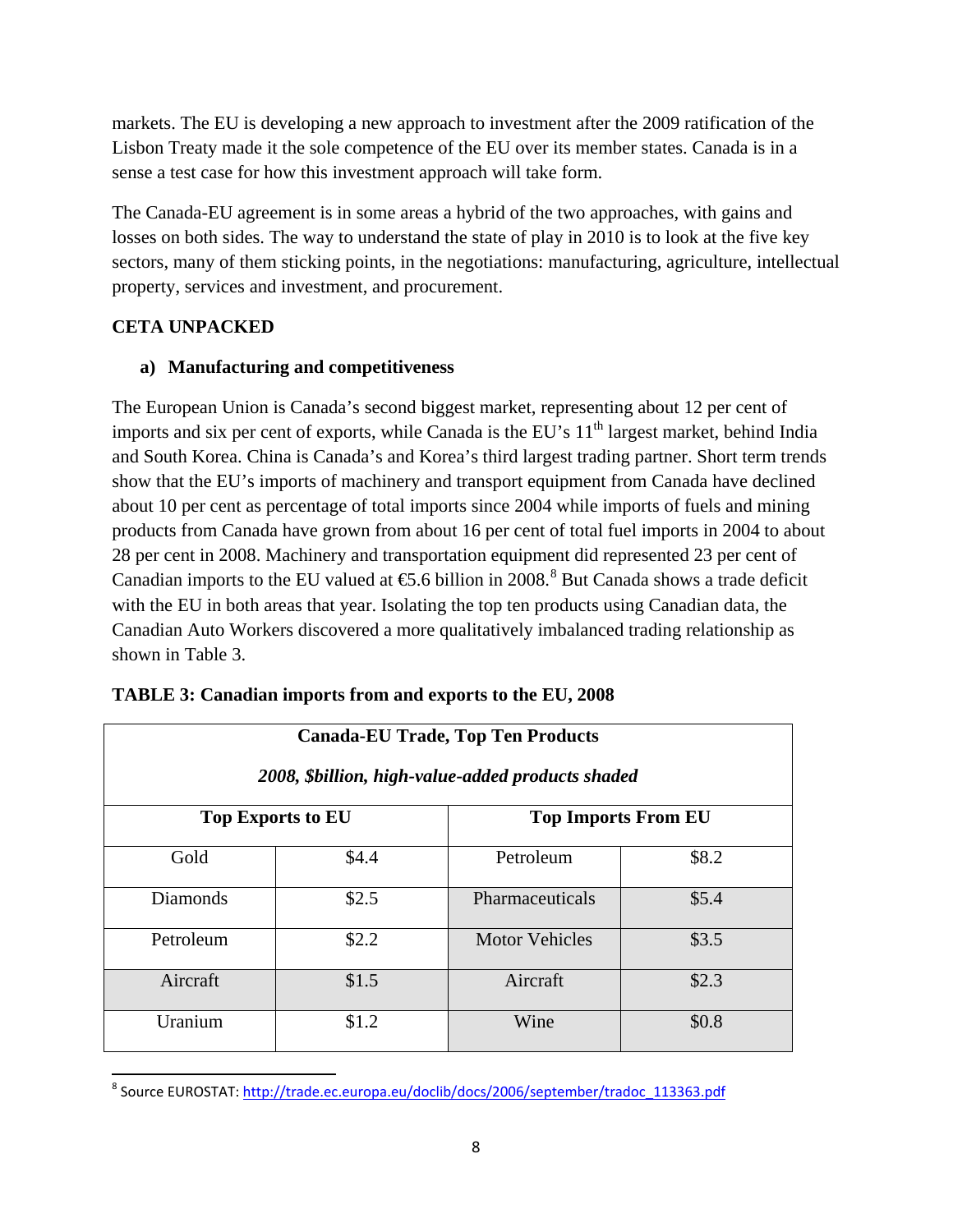| Coal                                                      | \$1.1   | <b>Wind Generators</b>    | \$0.6   |  |
|-----------------------------------------------------------|---------|---------------------------|---------|--|
| Iron Ore                                                  | \$1.0   | <b>Construction Mach.</b> | \$0.4   |  |
| Nickel                                                    | \$0.8\$ | Beer                      | \$0.3\$ |  |
| Ash                                                       | \$0.6\$ | <b>Tractors</b>           | \$0.3\$ |  |
| Aluminum                                                  | \$0.5   | Turbines                  | \$0.3\$ |  |
| Source: CAW Research from Industry Canada Strategis site. |         |                           |         |  |

The Conference Board also wrote of an imbalance in the quality of Canada's trade with the EU25 in its 2006 report on the Trade and Investment Enhancement Agreement. On the whole, the report showed that Canada exports raw materials and primary inputs to EU supply chains while importing finished higher value products. A surge in FDI since the 1990s means Canadian companies are selling more within the European community than they are exporting to it, which in itself is a valuable source of revenue and trade diversification (Lemaire and Wenguo, 2006). Ontario does list trade in goods as a negotiating priority for the province, specifically removing EU tariffs on chemicals, plastics and machinery, as well as sustainability certification on forestry precuts that discriminates against Ontario pulp and paper exports.<sup>[9](#page-8-0)</sup> But as the 2008 EC-GOC joint report says, tariffs are low in most traded areas – on average three per cent. Of the eight most important sectors for Canada's exports to the EU, comprising 80 per cent of Canada's total goods exports to the EU, only processed foods face substantial tariff protection (30 per cent into Canada and 17 per cent into Europe). There are also tariff peaks on fish and seafood products into the EU, as well as on footware entering Canada as high as 20 per cent and 18 per cent on textiles. Removing these will not improve the quality of Canadian exports to Europe.

Combined with the non-tariff barriers, the EU and Canada have predicted  $10$  an annual real income gain by the year 2014 of about  $\bigoplus$  1.6 billion (\$14.68 billion CDN) for the EU (representing 0.8 per cent of EU GDP) and about €8.2 billion (\$10.34 billion CDN) for Canada (representing 0.77 per cent of GDP). Total exports to Canada are predicted to go up 24.3 per cent (or  $\text{E}$ 7 billion, or \$21.5 billion CDN) by 2014 while Canadian exports are to go up by 20.6 per cent, or €8.6 billion (\$10.89 billion CDN), so the greater gains will be for European companies even under the best-case-scenarios described in the joint report, as was the case in Mexico

<span id="page-8-0"></span> $9$  Ontario Government presentation, March 31, 2010, seeking input from Ontario businesses available as a PDF on the CETA Google Group website: *groups.google.com/group/canada-eu-ceta*

<span id="page-8-1"></span><sup>&</sup>lt;sup>10</sup> All stats from the joint European Commission-Government of Canada report, 2008 (see references)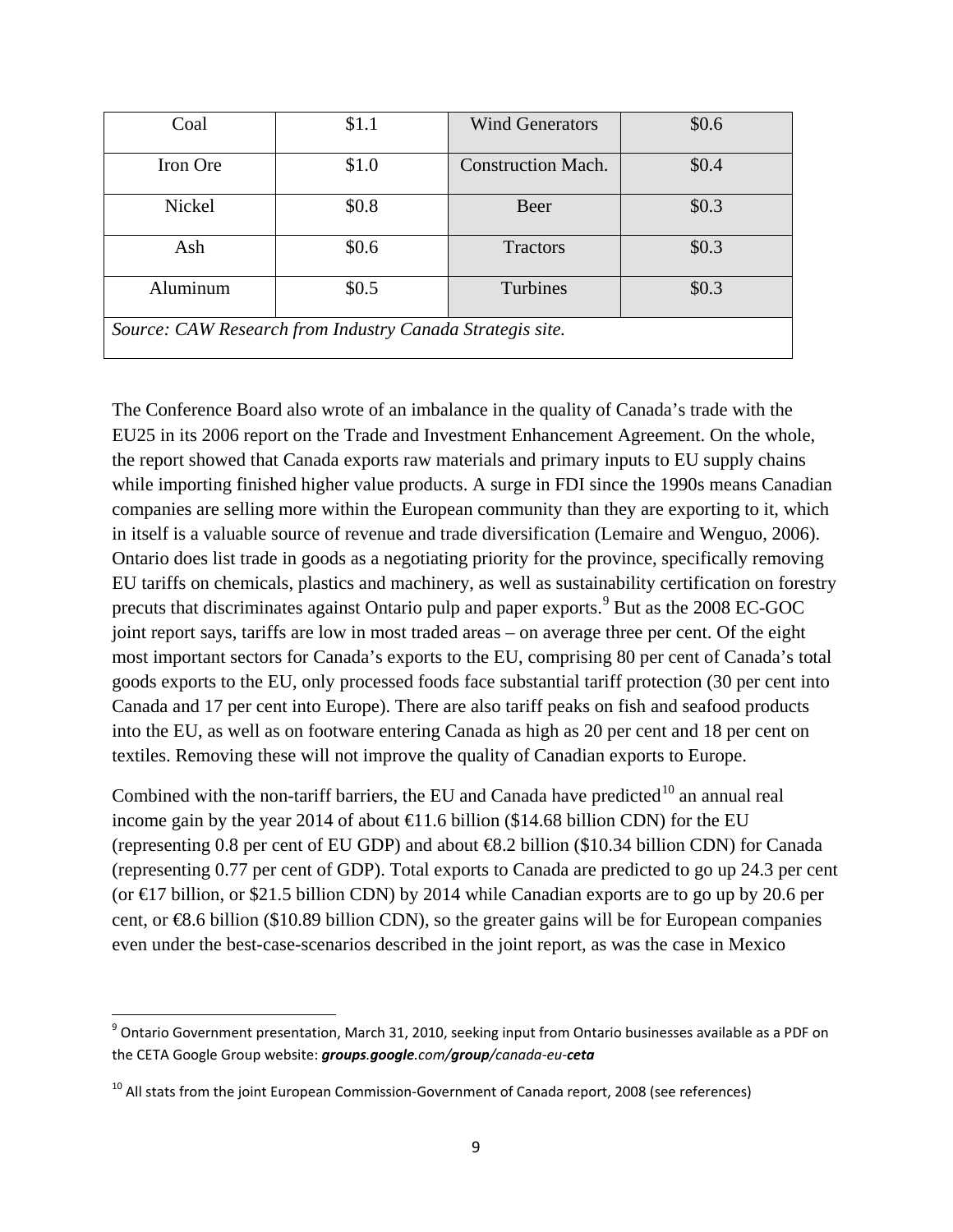(Reveles and Perez-Rocha, 2007). Jim Stanford, an economist with the CAW, doubting the government claims, outlined the scenario:

Canada starts with 50% more imports than exports, and our average tariff is more than 50% higher. Therefore, mutual tariff elimination will almost certainly increase imports more than export (by 125% more, if the trade elasticities are similar in the two directions). That implies a wider trade deficit and hence lost  $i$ obs... $^{11}$  $^{11}$  $^{11}$ 

The federal government's unilateral elimination of all Most Favoured Nation applied tariff rates on manufacturing inputs and machinery throws the CETA talks for another loop. Either, as labour economists predict, this will result in a net job loss in those sectors with no consequent gains overseas while at the same time removing another trade bargaining chip (Weir, 2009). Or, as a WTO communiqué suggests, it will benefit small and medium-sized businesses that must source from global supply chains. The communication from Canada to the WTO Committee on Market Access concluded in the typical anti-protectionist vein Canadians have come to expect from the current government: "While these measures are primarily aimed at enhancing the competitiveness and productivity of Canadian manufacturers, they also constitute concrete actions to open global markets and keep them open" (WTO, 2010). Writing seven months earlier, Weir described the move this way: "The Canadian government seems determined to brandish its unquestioning commitment to unbridled 'free trade' going into this week's [September 2009] G-20 Summit, even at the cost of eliminating more Canadian jobs" (Weir, 2009).

Part of the predicted \$11 billion jump in GDP comes from services liberalization. Here Stanford says the authors of the 2008 joint report assume that it is as easy to sell services between Canada and the EU as it is within the EU. The joint report also hypothesizes second-order "dynamic gains" from trade, which predict that the income gains from free trade are reinvested in additional investment, "causing faster growth, and hence even larger income gains in the future." This is a very shaky assumption, warns Stanford. The additional problem is that the Canadian dollar has risen against the Euro by 25% since the beginning of 2010. Stanford shows just how much this disadvantages Canadian exporters. He says in a note to us, "combined with strict fiscal restraint in Europe (starting with the Greek "rescue package"), this will cut deeply into Canadian exports to Europe for years to come, thus considerably worsening our already-immense bilateral trade deficit." So it is strange to see that those "dynamic" effects account for over half of the total gains for Canada, and three-quarters of total gains for the EU.<sup>[12](#page-9-1)</sup> Hübner also points out that the government outcome "depends crucially on the quality of the underlying general equilibrium

<span id="page-9-0"></span> $11$  Canada-EU Trade Economic Aspects (Stanford) – a preliminary analysis of the joint Canada-EU report on the predicted benefits of free trade, shared with the Trade and Investment Research Project in February 2010.

<span id="page-9-1"></span><sup>&</sup>lt;sup>12</sup> Personal communication with Jim Stanford by email, June 2010.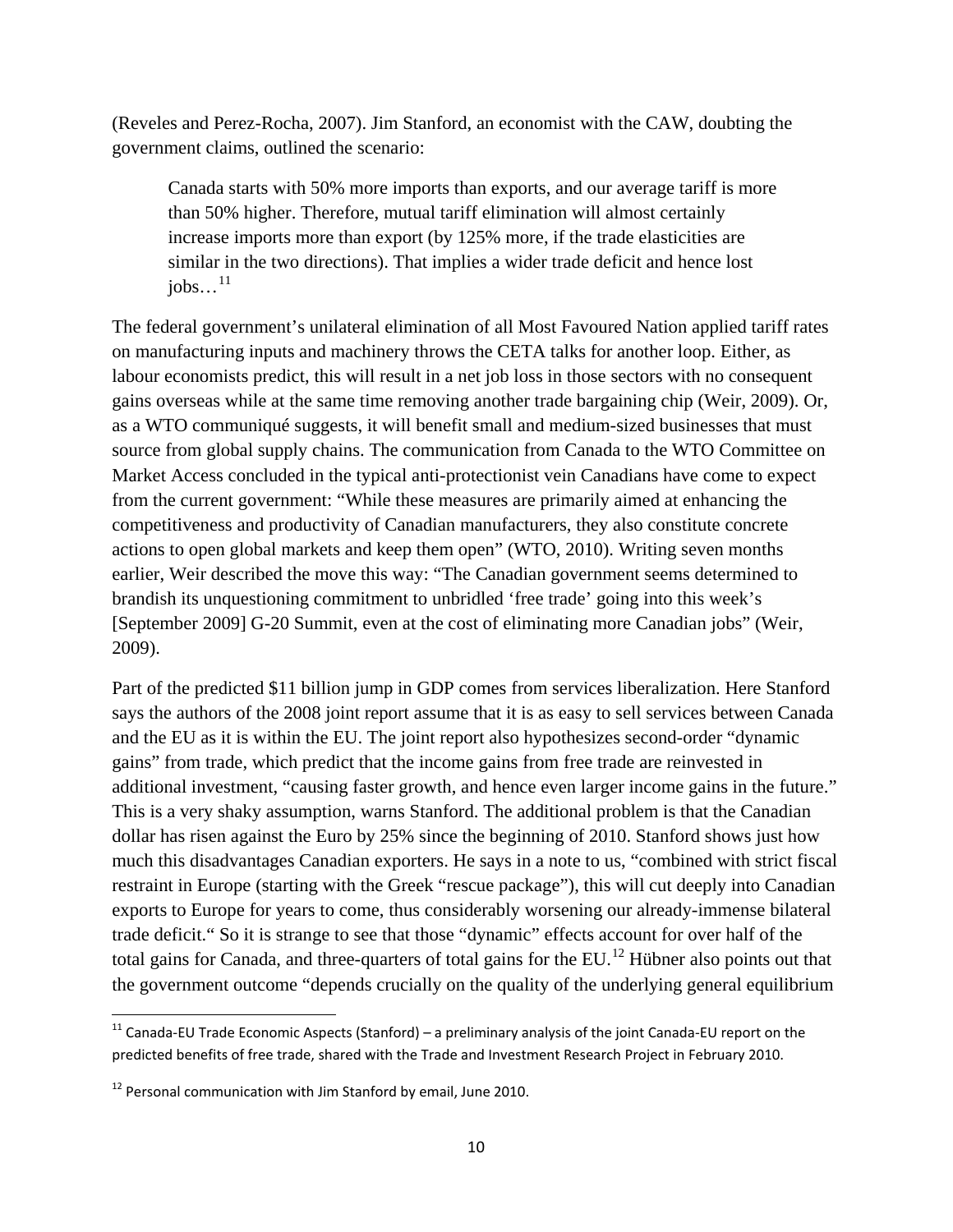model of world trade and, in particular, on the assumptions made therein" (2009:2). The EU and Canada assume that real oil prices will increase 82 per cent between 2004 and 2014 and that real grain prices will go up 68 per cent in the same period.

Given the depth and breadth of the economic and financial crisis these assumptions may turn out to be too bold and consequently the welfare effects of trade liberalization smaller than simulated. Indeed, it would have been better to devise several scenarios that covered a variety of development paths for the global economy. (Ibid)

The gains, suggests Hübner, may be all for the EU, cementing the inferior position of Canada in the global division of labour, because "Intensifying the trade relationship with a resource-based economy is a rational strategy, particularly in a long-term perspective" (2009:5). It would not seem to be a rational strategy for Canada unless eastern manufacturers could increase their share European imports – a tall order as Ottawa commits the provinces to WTO procurement agreements that restrict offsets that would allow governments to support local industry.<sup>[13](#page-10-0)</sup>

**Net effect:** the CETA offers no gains for already competitive Canadian industries selling to or operating inside Europe. Unilateral and negotiated tariff reductions on already low machinery and transportation tariffs risk increasing Canada's trade deficit in high-value goods even further.

## **b) Agriculture**

 $\overline{\phantom{0}}$ 

Canada has butted heads with the European Union on agricultural issues at the WTO, particularly export subsidies, but also notably on EU member state restrictions to the import of genetically modified crops, as well as forestry products that do not meet strict EU certification regimes. EU negotiators would like to see tariffs on cheese and diary products reduced, which would require changes to Canada's supply management system – something the Canadian government has insisted it will not do. According to the joint Canada-EU study from 2008, the Canadian tariff quota set for cheese imports is 20,412 tonnes (of which the EU supplies 66% of the quota volume). Out-of-quota tariffs on cheeses are 245.6%, "which greatly inhibit the export of EU cheeses to Canada, despite consumer demand" (EC-GOC, 2008:34). Easing import restrictions in the EU could encourage new trade in basic agricultural products to the EU but

<span id="page-10-0"></span> $^{13}$  Ken Lewenza's Toronto Star op-ed: "In 2008, Canada held an \$18 billion trade deficit in goods with the EU, mostly in high value-added commodities. Our European cousins are primarily interested in purchasing our raw materials like gold, diamonds, oil, uranium, nickel and coal. In turn, we mostly buy back big-ticket items like aircraft, pharmaceuticals, turbines, machinery, wind generators and cars. In fact, for every \$1 we sell in autos to Europe, they sell \$15. By the government's own modelling exercise, Canada's trade deficit with Europe will grow by a further one-third. This would essentially destroy — not create — many of Canada's most well-paying industrial jobs." [\(http://www.thestar.com/opinion/editorialopinion/article/806521\)](http://www.thestar.com/opinion/editorialopinion/article/806521)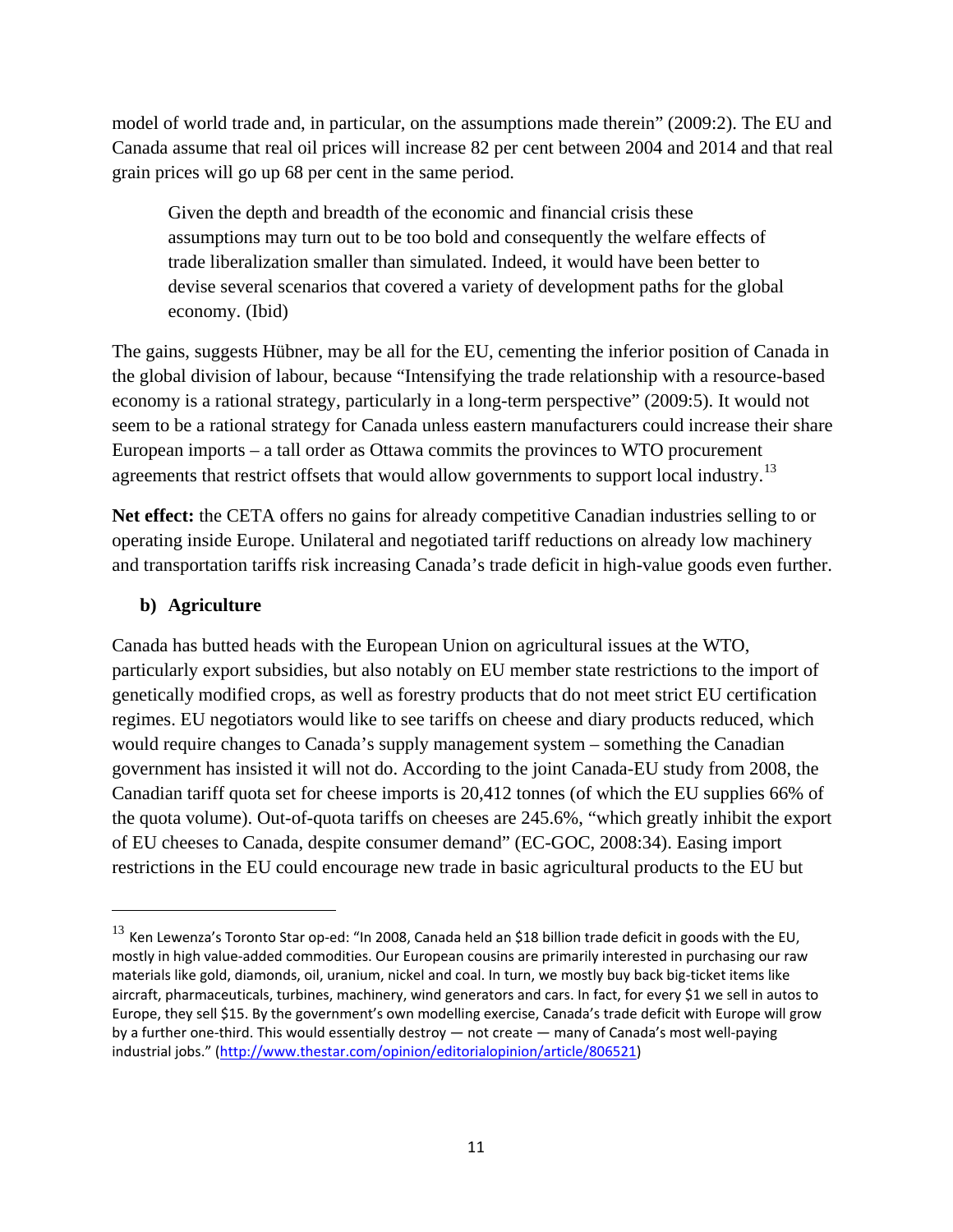tariff reductions without a solution to non-tariff regulatory barriers to Canadian agri-food exports would not be acceptable to industry groups in Canada. "The deal with the EU has to be meaningful," the Canadian Agri-Food Trade Alliance told a Canadian trade committee hearing into CETA in June 2010. "If we can't solve these issues we should not be moving forward" (Trew, June 2010).<sup>[14](#page-11-0)</sup>



# **Canadian agri-food exports to key markets**

**Table 4: Canadian Agri-Food exports to key markets (millions of dollars – rounded down)**

| Country              | 2004   | 2005   | 2006   | 2007   | 2008   |  |
|----------------------|--------|--------|--------|--------|--------|--|
| <b>United States</b> | 16,167 | 15,810 | 16,165 | 17,172 | 19,940 |  |
| <b>Japan</b>         | 2,497  | 2,631  | 2,372  | 2,722  | 3,652  |  |
| $EU27^{15}$          | 1,692  | 1,609  | 3,301  | 1,982  | 2,264  |  |
| <b>Mexico</b>        | 1,194  | 971    | 1,092  | 1,299  | 1,567  |  |
| <b>China</b>         | 1,340  | 891    | 667    | 1,028  | 1,535  |  |

**Source Agriculture and Agri-Food Canada [\(http://www.ats-sea.agr.gc.ca/stats/5033x](http://www.ats-sea.agr.gc.ca/stats/5033x-eng.pdf)[eng.pdf\)](http://www.ats-sea.agr.gc.ca/stats/5033x-eng.pdf)** 

<span id="page-11-0"></span> $14$  Based on Statistics Canada sorted by the authors, available online.

<span id="page-11-1"></span> $15$  Totals calculated by adding exports from individual current EU member states.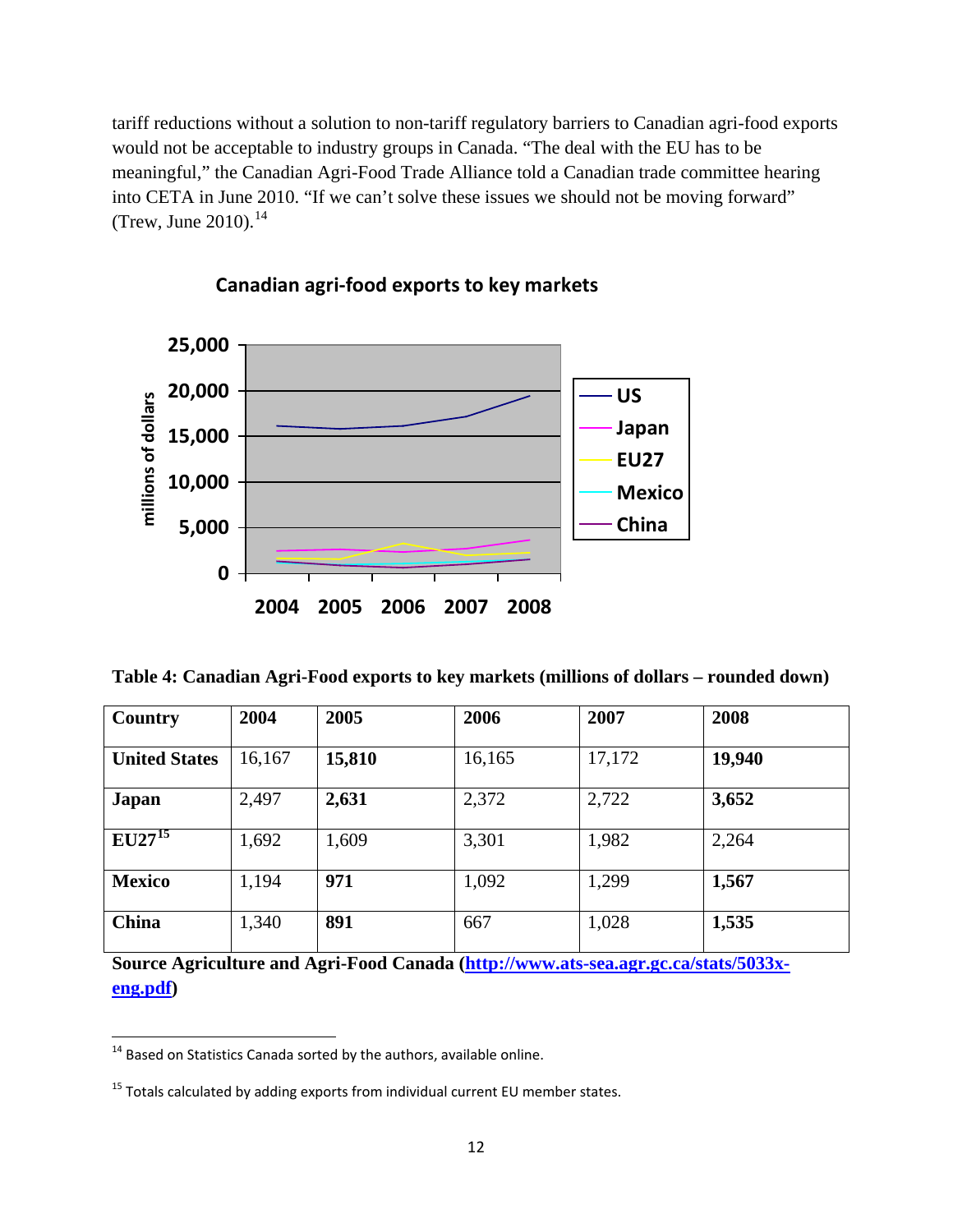The Canadian requests on Agricultural Subsidies within the National Treatment and Market Access for Goods chapter of the draft CETA are stronger than NAFTA on the need to eliminate all export subsidies originating in or shipped from its territory by December 31, 2013 (CETA: 20). But like in NAFTA, other forms of domestic support which may or may not be trade distorting, including supply management in certain sectors, are treated more kindly. However, the EU has requested that State Trading Enterprises and State Monopolies be treated in a separate chapter not included in the leaked January draft (ibid: 21). The National Farmers Union, commenting on the text, claims it would likely commit Canada to reducing or eliminating agricultural subsidies or other domestic supports over time, threatening the powers of the Canadian Wheat Board to set quotas and prices. According to reports, Canada was denied a seat at the negotiating table of the Trans-Pacific Partnership, negotiations toward a high-standard, broad-based Asia-Pacific regional free trade agreement,<sup>[16](#page-12-0)</sup> because New Zealand opposes the federal government's official position in support of supply managed poultry, egg and dairy sectors (Simpson, 2010). These sectors employ an impressive 232,000 people across Canada and contribute over \$13 billion to GDP annually,<sup>[17](#page-12-1)</sup> which explains the unanimous support for supply management among Canada's main political parties. The EU of course has a very extensive system of farm subsidies which so far are not on the table and unlikely ever to be.

There are some high tariffs that could come down. Canadian seafood exporters are looking to reduce the 16 per cent tariff on lobster imports and 20 per cent on cooked peeled shrimp while gains in forestry would compensate for declining exports to the U.S (Truscott, 2008). But without the annexes it is difficult to see where tariff lines have already been settled, and agricultural tariffs have not been broached yet.<sup>[18](#page-12-2)</sup> Where hard barriers exist, as in the case of EU member state bans or restrictions on genetically modified crops, the CETA offers no help for Canadian exporters as GMOs are, at least in the January draft, explicitly excluded from its scope. Canada and the European Union ended their WTO dispute over the approval and marketing of GMO products in the EU in July 2009 with the creation of a Dialogue on Market Access Issues that is parallel to but apparently not part of the CETA negotiations at present, though Canadian negotiators admit this may change in future negotiating rounds.<sup>[19](#page-12-3)</sup> The EU is also seeking recognition of about 800 geographical indications in the food sector, including the controversial parma ham trademark owned by Canada's Maple Leaf Foods (Inside US Trade, 2010), but this will be discussed in the next section.

<span id="page-12-0"></span> <sup>16</sup> United States Trade Representative description of the regional negotiations: <http://www.ustr.gov/tpp>

<span id="page-12-1"></span><sup>&</sup>lt;sup>17</sup> From a website [\(http://farmsandfood.ca/\)](http://farmsandfood.ca/) run by a coalition of dairy, poultry and egg farmers in Canada.

<span id="page-12-2"></span><sup>&</sup>lt;sup>18</sup> Civil society briefing by lead Canadian CETA negotiator Steve Verheul, attended by Trew, April 26, 2010

<span id="page-12-3"></span> $19$  Ibid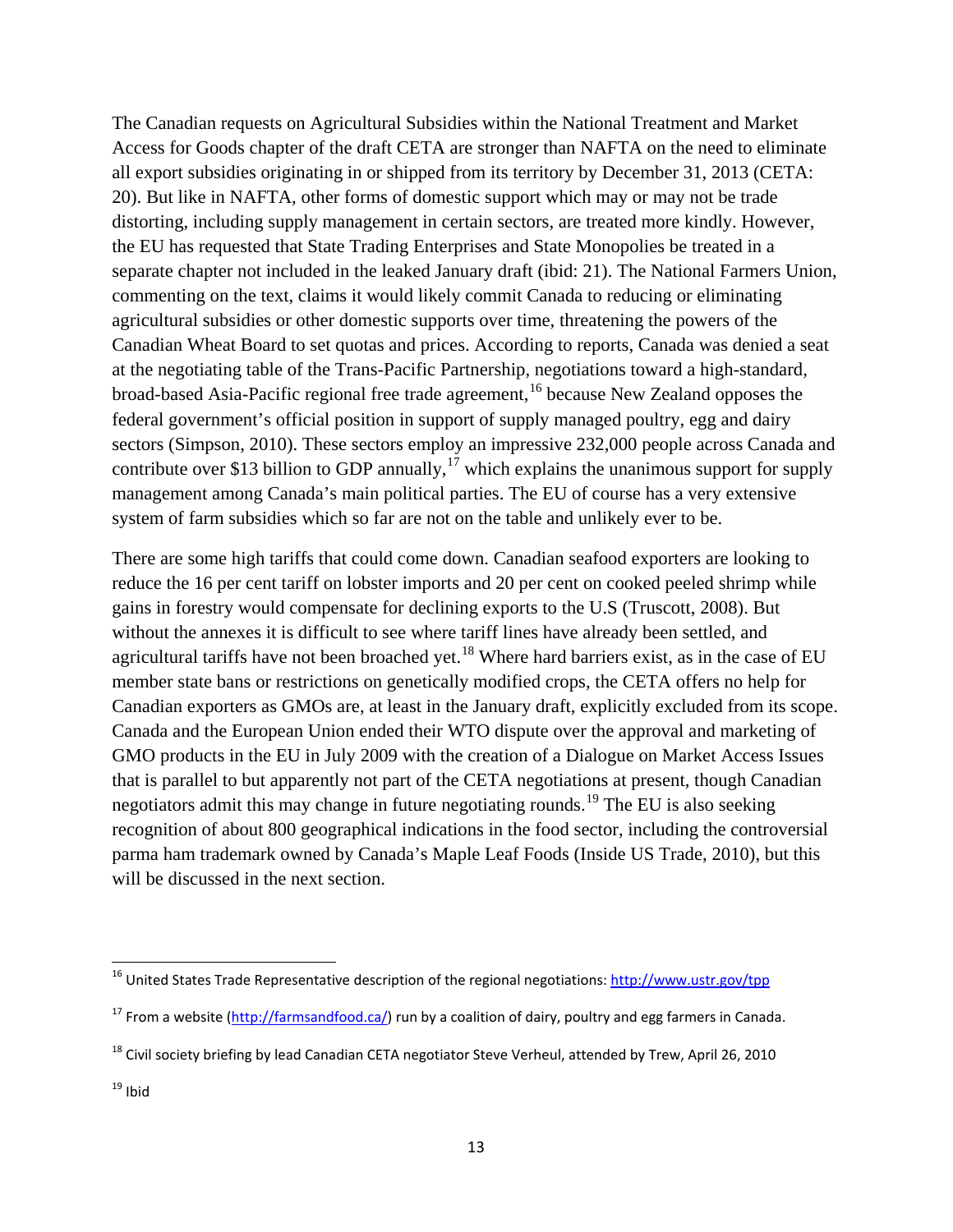**Net effect:** On balance agriculture will be the game-changer affecting hundreds of thousands of farmers particularly in Canada, particularly in the supply-managed sectors. European skepticism of Canadian beef and grain exports will play out in EU parliamentary debate, making access harder to come by than in recent Canadian FTAs with Colombia and Peru But without a reduction in non-tariff barriers to agri-food exports, Canadian industry groups will not support the deal.

## **c) Intellectual property**

The Global Europe strategy on protecting intellectual property is based on rigorous enforcement of a TRIPs-plus framework in almost all areas, from copyright to patents to geographic indications. Like the United States, the EU Commission has placed Canada on an IPR infringer watchlist – granted at the bottom of that list – alongside Argentina, Brazil, India, Korea, Israel, Malaysia Russia, Vietnam and the United States.<sup>[20](#page-13-0)</sup> The successful implementation of copyright reform legislation introduced by the Harper government in June 2010 could finally result in Canada's removal from these blacklists (Inside US Trade, June 2010), but it would still not be sufficient to satisfy the EU requests in CETA, which have evoked shock from trade lawyers $^{21}$  $^{21}$  $^{21}$ and followers of copyright reform in Canada.

While Industry Minister Tony Clement made efforts to add more consumer balance than previous versions of the legislation introduced by the Liberals and Conservatives over the past six years, "the legal protection for digital locks – unquestionably the biggest and most controversial digital copyright issue – is the one area where there is no compromise" (Geist, June 2010). Speedy passage of the Canadian copyright reform legislation would mean consumers would now be breaking the law in Canada for circumventing digital locks on CDs, DVDs, software and other products. It would also allow CETA to progress more smoothly, at least on the copyright components of the IP chapter. Given the history with this legislation, there are no guarantees Canadian negotiators will have a mandate in time for the final October CETA negotiating round in Ottawa.

Enforcement is also contentious when it comes to pharmaceutical drugs in Canada. The Canadian generic drug industry has been silent on the CETA negotiations. However, it has come out forcefully against expanding enforcement of patents in the parallel multilateral Anti-Counterfeiting Trade Agreement talks. The industry says enforcement as proposed in ACTA and the CETA draft is "a completely ineffective measure in combating counterfeit medicines in

<span id="page-13-0"></span><sup>&</sup>lt;sup>20</sup> See EU Commission website: [http://ec.europa.eu/trade/creating-opportunities/trade-topics/intellectual](http://ec.europa.eu/trade/creating-opportunities/trade-topics/intellectual-property/enforcement/)[property/enforcement/](http://ec.europa.eu/trade/creating-opportunities/trade-topics/intellectual-property/enforcement/)

<span id="page-13-1"></span><sup>&</sup>lt;sup>21</sup> Todgham, Cyndee. 'Draft of Intellectual Property Chapter of Canada-EU CETA Different Than Other FTAs,' April 1, 2010: [http://tradelawyersblog.com/blog/archive/2010/april/article/draft-of-intellectual-property-chapter-of](http://tradelawyersblog.com/blog/archive/2010/april/article/draft-of-intellectual-property-chapter-of-canada-eu-ceta-different-than-other-ftas/?tx_ttnews%5bday%5d=01&cHash=30c7257945)[canada-eu-ceta-different-than-other-ftas/?tx\\_ttnews\[day\]=01&cHash=30c7257945](http://tradelawyersblog.com/blog/archive/2010/april/article/draft-of-intellectual-property-chapter-of-canada-eu-ceta-different-than-other-ftas/?tx_ttnews%5bday%5d=01&cHash=30c7257945)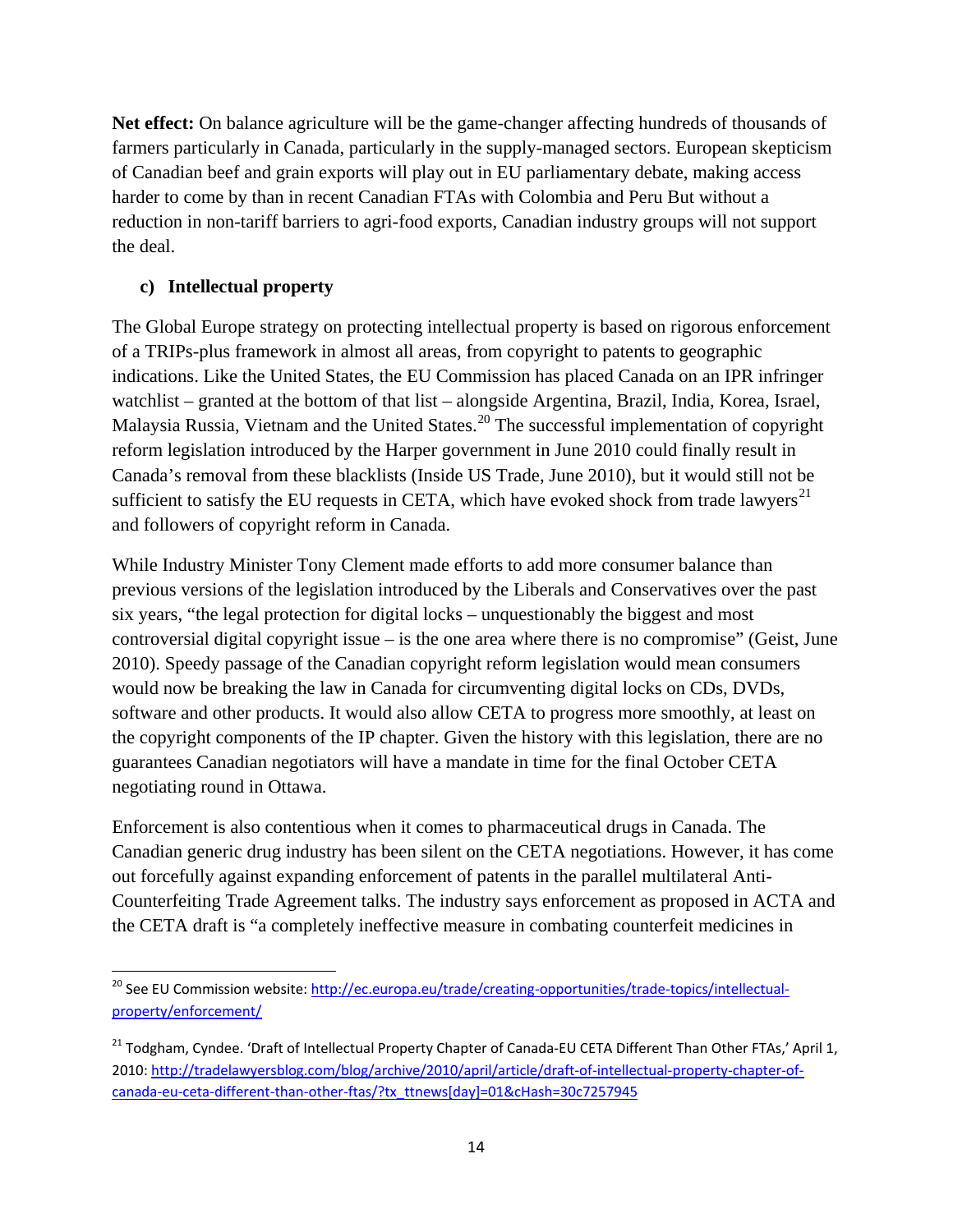Canada, and would undermine well-established policies and business practices that support competition in Canada's pharmaceutical industry."<sup>[22](#page-14-0)</sup>

Many other civil society actors, such as the National Farmers Union, Canadian Biotechnology Action Network, and Canadian Conference of the Arts have mounted public education campaigns on the dangers to farmers and artists of the EU's IP requests in the CETA. The NFU is raising concerns about the rights of biotech, pharmaceutical and seed companies to set seed prices, collect royalties at any point in the food chain, and "ultimately decide who farms and how."<sup>[23](#page-14-1)</sup> And though the Canadian arts community would support many of the EU demands on copyright reform<sup>[24](#page-14-2)</sup>, notably ratification of the WIPO Internet treaties,  $2<sup>5</sup>$  the Canadian Conference of the Arts has several concerns with the CETA IP chapter and its interaction with the proposed investment chapter.<sup>[26](#page-14-4)</sup> For example, an investor-state dispute process would give European cultural industry firms a tool to challenge new rules designed to protect Canadian content.

The EU is seeking state protections for geographic indications – product names based on country of origin, for example Champagne, Scotch or Irish whisk(e)y, Grappa, Ouzo, Polska Wódka, Prosciutto di Parma, Manchego or Parmigiano Reggiano cheese, Vinho Verde or Tokaji wines as well as those from the Bordeaux and Rioja and other regions (EC, 2009). The Canadian and Korean chapters on geographic indications, while tailored to different regulatory regimes, appear consistent in scope and spirit. In Canada, GIs are currently protected by certification under the Trade-Marks Act, which emphasizes the responsibility the owner in the enforcement and use of the GI. The draft IPR chapter would adopt the European *sui generis* approach requiring the state to enforce the relevant articles nationally or at the request of the other party (EC-GOC, 2008). In the words of one of Canada's top experts and a critic of the IP chapter since it was first leaked in December 2009, "there are no Canadian requests here. Rather, the EU wants Canada to discard its approach to the enforcement of intellectual property almost completely and simply adopt the EU model" (Geist, March 2010). So far, with some examples in the new copyright legislation, Ottawa has sided with the EU's goals and objectives in this key area of the information economy.

<span id="page-14-0"></span><sup>&</sup>lt;sup>22</sup> Official position of the Canadian Generic Pharmaceutical Association: [http://www.canadiangenerics.ca/en/advocacy/anti\\_counterfeiting\\_agreement\\_f.asp](http://www.canadiangenerics.ca/en/advocacy/anti_counterfeiting_agreement_f.asp)

<span id="page-14-1"></span><sup>&</sup>lt;sup>23</sup> See fact sheet on Food Sovereignty, written by the National Farmers Union for the Trade Justice Network: <http://www.tradejustice.ca/Food-Sovereignty?bl=y>

<span id="page-14-2"></span><sup>&</sup>lt;sup>24</sup> See ACTRA press release, dated May 6, 2010: [http://www.actra.ca/actra/control/press\\_news1?id=10779](http://www.actra.ca/actra/control/press_news1?id=10779)

<span id="page-14-3"></span><sup>&</sup>lt;sup>25</sup> Bill C-32, Harper's new copyright reform legislation, does not ratify the WIPO Internet treaties but would implement many of their substantive obligations, according to Inside US Trade, June 2010 (see references)

<span id="page-14-4"></span><sup>&</sup>lt;sup>26</sup> For the communiqué, see[: http://groups.google.ca/group/canada-eu](http://groups.google.ca/group/canada-eu-ceta/browse_thread/thread/4a6fa7921f6533b1?hl=en)[ceta/browse\\_thread/thread/4a6fa7921f6533b1?hl=en](http://groups.google.ca/group/canada-eu-ceta/browse_thread/thread/4a6fa7921f6533b1?hl=en)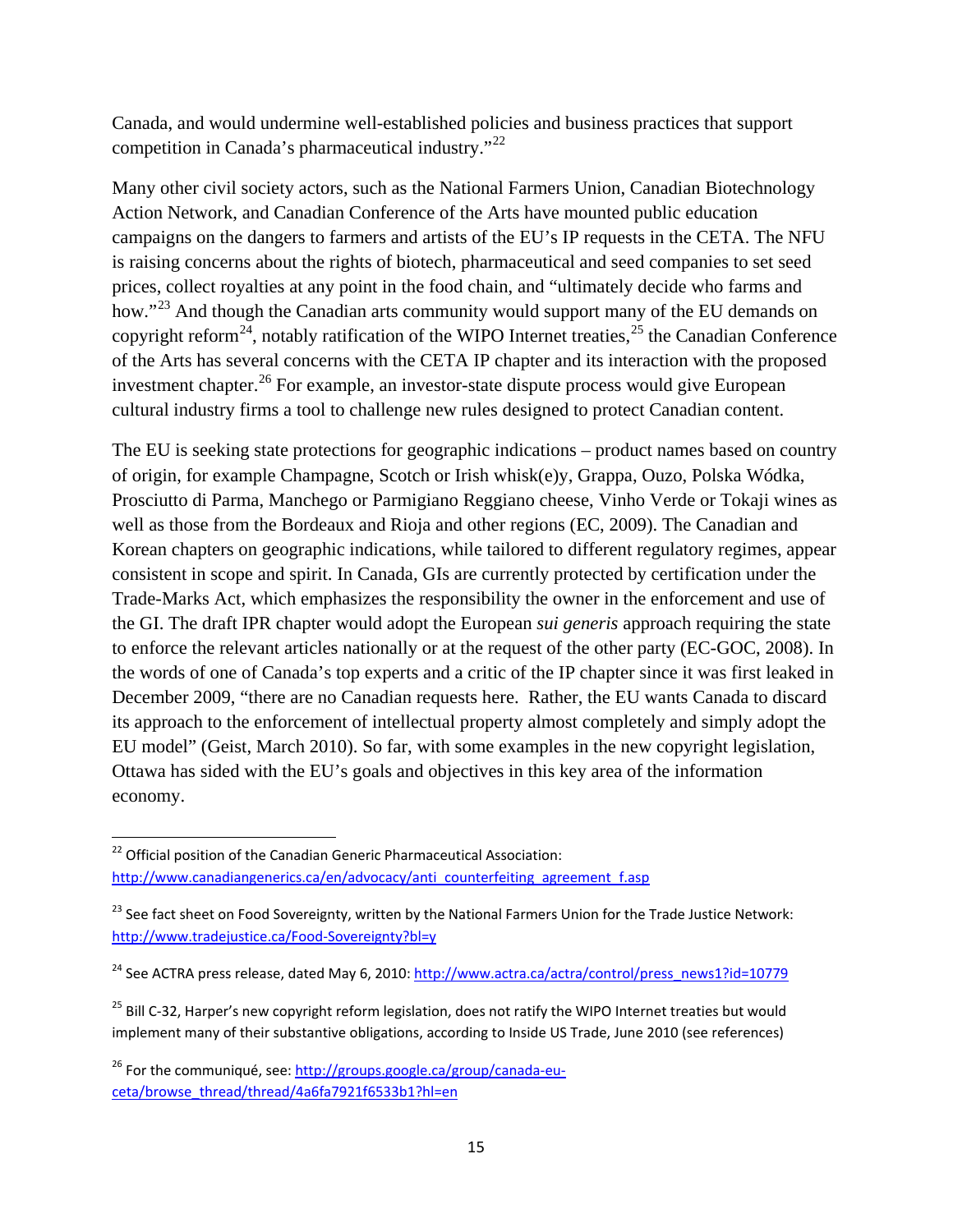**Net effect:** Mixed. New IP rights and enforcement provisions for EU pharmaceutical companies would frustrate the generic industry in Canada. Canadian artist and entertainment lobbies would applaud stronger EU-style protections for performers and content, as well as stricter rules on sharing content over the Internet. But in combination with the services and investment chapters, there is danger to artists from weakening cultural protections.

### **d) Investment and services**

Services trade has been growing globally by eight per cent annually since 1994, mostly between developed countries who have a comparative advantage in many services sectors (Guerin and Napoli, 2008). In Canada, the services sector represents 72 per cent of GDP today compared to just over half in 1961.<sup>[27](#page-15-0)</sup> Canada-EU ervices trade is focused primarily on the cross-border supply of business services and reached €20 billion in 2007 (EC-GOC, 2008).

Both jurisdictions have offensive financial services interests but as the Harper government is fond of pointing out, in Canada the sector is highly regulated. Foreign ownership caps and restrictions on the number and types of services that can be sold by these institutions in Canada are a big part of that regulation. Thus European Services Forum requests<sup>[28](#page-15-1)</sup>, many contained in the EU requests, would further liberalize the sector. Telecommunications is another area where the Canadian market is less open than in Europe but where the federal government is, independent of the CETA negotiations, moving to remove foreign ownership limits. A perceived barrier in Europe can be found in Canadian architectural firm complaints of "citizenship requirements and restrictions related to establishment of commercial legal entities and foreign investment" (EU-GOC, 2008:42). The joint scoping paper released by the Canadian government and EU in early 2009 stated that:

Any agreement should provide for a considerably higher level of ambition than the current WTO commitments, with the aim of achieving market access, non-discrimination and compliance with Article V GATS. In this regard, the Scoping Group took the view that the services provisions of any agreement should apply to measures taken by all levels of government, as well as non-governmental bodies, in the exercise of powers delegated by any level of government. No mode of supply or services sector should be excluded a priori. [29](#page-15-2)

<span id="page-15-0"></span><sup>&</sup>lt;sup>27</sup> See Canadian Services Coalition brochure:

[http://www.canadianservicescoalition.com/CSC%20Brochure%20%20For%20Website\\_FINAL.pdf.](http://www.canadianservicescoalition.com/CSC%20Brochure%20%20For%20Website_FINAL.pdf)

<span id="page-15-1"></span><sup>&</sup>lt;sup>28</sup> Letter available online: [http://www.esf.be/new/wp-content/uploads/2010/03/ESF-Priorities-for-EU-Canada-](http://www.esf.be/new/wp-content/uploads/2010/03/ESF-Priorities-for-EU-Canada-CETA-March-2010-Final.pdf)[CETA-March-2010-Final.pdf](http://www.esf.be/new/wp-content/uploads/2010/03/ESF-Priorities-for-EU-Canada-CETA-March-2010-Final.pdf)

<span id="page-15-2"></span><sup>&</sup>lt;sup>29</sup> See 'Joint Report on the EU-Canada Scoping Exercise,' March 5, 2009 (5)[: http://www.international.gc.ca/trade](http://www.international.gc.ca/trade-agreements-accords-commerciaux/assets/pdfs/Canada-EUJointReport2009-03-05.pdf)[agreements-accords-commerciaux/assets/pdfs/Canada-EUJointReport2009-03-05.pdf](http://www.international.gc.ca/trade-agreements-accords-commerciaux/assets/pdfs/Canada-EUJointReport2009-03-05.pdf)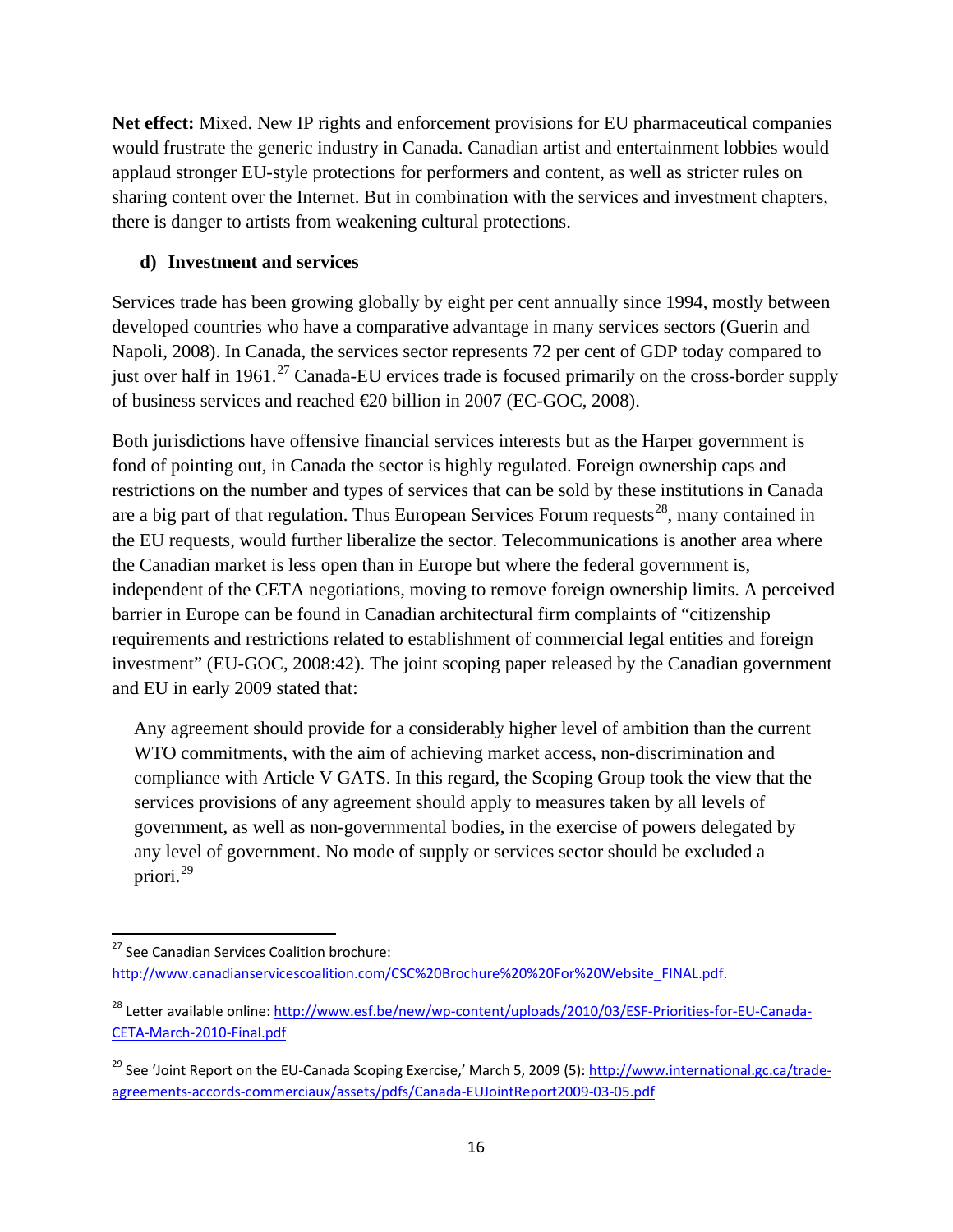The EU requests of Canada in CETA are then almost identical to the Korean free trade agreement in the general text on services, though in several places for Canada the EU has clarified national treatment to mean, "with respect to a regional/provincial or local/municipal government, treatment no less favourable than the most favourable treatment accorded by that regional/provincial or local/municipal government to its own like services and service suppliers" (CETA:121). This underscores the importance of municipalities and provinces in Canada as both service providers and regulators. The MFN section is also clarified to protect the EU's remaining preferential treatment agreements for least developed countries. The Canadian requests (CETA:144) are notable for incorporating the Market Access Article XVI of GATS (not included in NAFTA) but minus its sixth clause banning "limitations on the participation of foreign capital in terms of maximum percentage limit on foreign shareholding or the total value of individual or aggregate foreign investment." Though the current federal government has indicated its desire to remove foreign ownership caps on uranium mining and telecommunications<sup>[30](#page-16-0)</sup>, this request in CETA could indicate an unwillingness to dispense with the practice entirely.

In the EU-Korea free trade agreement telecommunications rules were relaxed to allow 100 per cent foreign ownership within two years of the agreement's ratification, and to allow satellite broadcasters to offer service across borders without a Korean operator. In Canada, where there is considerable cross-ownership of cable, wireless, telephone and broadcasting, it is more difficult than in Europe or Korea to liberalize telecommunications rules without running into broadcasting and other rules – including national cultural content requirements, which is why cultural groups are concerned that there is no exemption in the CETA (so far) for cultural services. <sup>[31](#page-16-1)</sup>There are also no guarantees the Harper government will be successful in removing foreign ownership caps to telecom.

**Net Effect:** Like with the intellectual property chapter, any final negotiation with The EU on telecommunications would have to wait until the domestic regulatory environment had been settled – a considerable roadblock to a "comprehensive" deal with the EU when both industry and labour are opposed to more foreign ownership of Canadian telecom.

#### **i) Financial Services**

Canada's financial services sector is made up of banks, trust and loan companies, credit unions, life, health and property insurance companies, securities dealers and exchanges, mutual fund

<span id="page-16-0"></span><sup>&</sup>lt;sup>30</sup> See the 2010 Federal Canadian Budget, pg 84[: http://www.budget.gc.ca/2010/pdf/budget-planbudgetaire](http://www.budget.gc.ca/2010/pdf/budget-planbudgetaire-eng.pdf)[eng.pdf](http://www.budget.gc.ca/2010/pdf/budget-planbudgetaire-eng.pdf) and the 'Compete to Win' final report of the Competition Policy Review Panel, which proposes "Liberalizing investment restrictions in the Canadian air transport, uranium mining, and telecommunications and broadcasting sectors, and removing the *de facto* ban on mergers in the financial services sector": <http://www.ic.gc.ca/eic/site/cprp-gepmc.nsf/eng/home>

<span id="page-16-1"></span><sup>&</sup>lt;sup>31</sup> Personal communication with Garry Neil, vice-president of the Canadian Conference of the Arts.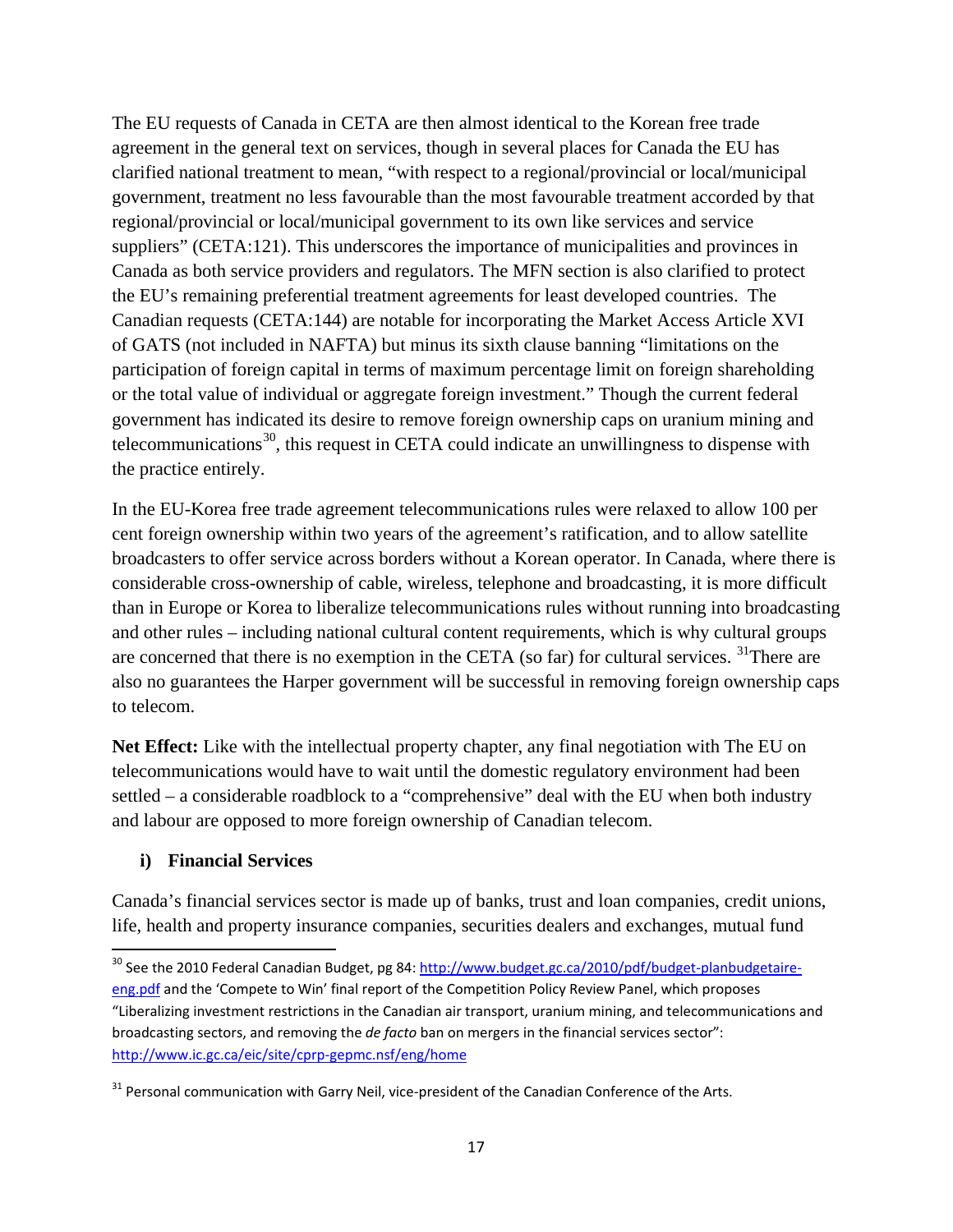companies and distributors, finance and leasing companies, as well as independent financial advisors, pension fund managers and independent insurance agents and brokers. These sectors employed 600,000 people in Canada and contributed \$35 billion annually, or six per cent of GDP, in 2005.<sup>[32](#page-17-0)</sup> Canada's banks in particular emerged from the recent crisis relatively well and have been using their relative competitiveness to expand and hire abroad. RBC alone had hired 530 new professionals by June 2010, including 140 in Europe, as part of a global expansion (Willis, 2010).

This Canadian expansion, which has included foreign acquisitions, is happening despite uncertainty around the shape of regulatory reforms to the financial services sector in many countries and by the G20. Paradoxically, the financial services section in CETA includes a necessity test on prudential measures designed by a state or in the Canadian case a federal or provincial regulator to protect investors and consumers or ensure the integrity or stability of the financial system (CETA: 135). This is a typical request in EU FTAs but some trade watchdogs claim it would jeopardize Harper's prized regulatory regime (Kelsey, 2010). For example, the financial services chapter as written in CETA would ban "measures which restrict or require specific types of legal entity or joint ventures through which an investor of the other Party may perform an economic activity" (CETA: 124).

**Net Effect:** It is unlikely that there will be any changes to Canadian banking policy which has performed excellently to protect Canadian interests in the Great Recession of 2008-9. Banks are off limits to any significant regulatory change for the moment.

#### **ii) Investment**

Canada and the EU are both net exporters of foreign direct investment. Canada is the fourth largest exporter of foreign direct investment to Europe while Europe is the second largest investor in Canada after the United States. But European FDI is now expanding more quickly in Canada than vice versa and stands at  $\epsilon$ 120 billion versus Canada's  $\epsilon$ 80 in the EU – the same as it was in 2000 (EC-GOC, 2008). More notable from a European perspective is Canada's inclusion of an investment chapter taken straight from NAFTA, which includes a Chapter 11- type investor-state dispute process.<sup>[33](#page-17-1)</sup> Prior to the ratification of the Lisbon Treaty in December 2009, the EU Commission did not have the authority to negotiate Bilateral Investment Treaties

<span id="page-17-0"></span> <sup>32</sup> See Finance Canada report on the Canadian Financial Sector from 2005: [http://www.fin.gc.ca/toc/2005/fact](http://www.fin.gc.ca/toc/2005/fact-cfss-eng.asp)[cfss-eng.asp](http://www.fin.gc.ca/toc/2005/fact-cfss-eng.asp)

<span id="page-17-1"></span><sup>&</sup>lt;sup>33</sup> This paper did not look at the general dispute mechanism proposed in the CETA. The EU has requested to use the EU-Korea agreement model – a sped up WTO process. It's worth noting that past EC agreements with Mexico, CARIFORM and Chile have included exemptions from the dispute process for all or some of the following chapters: SPS, Antidumping, Countervailing Measures, and TRIPs. The EC-Chile agreement has exemptions for State Trading Enterprises and State Aid, unlike most U.S. trade agreements which are, with the exception of SPS in 10 agreements, more legally enforceable (Horn, Mavroidis, Sapir, 2009).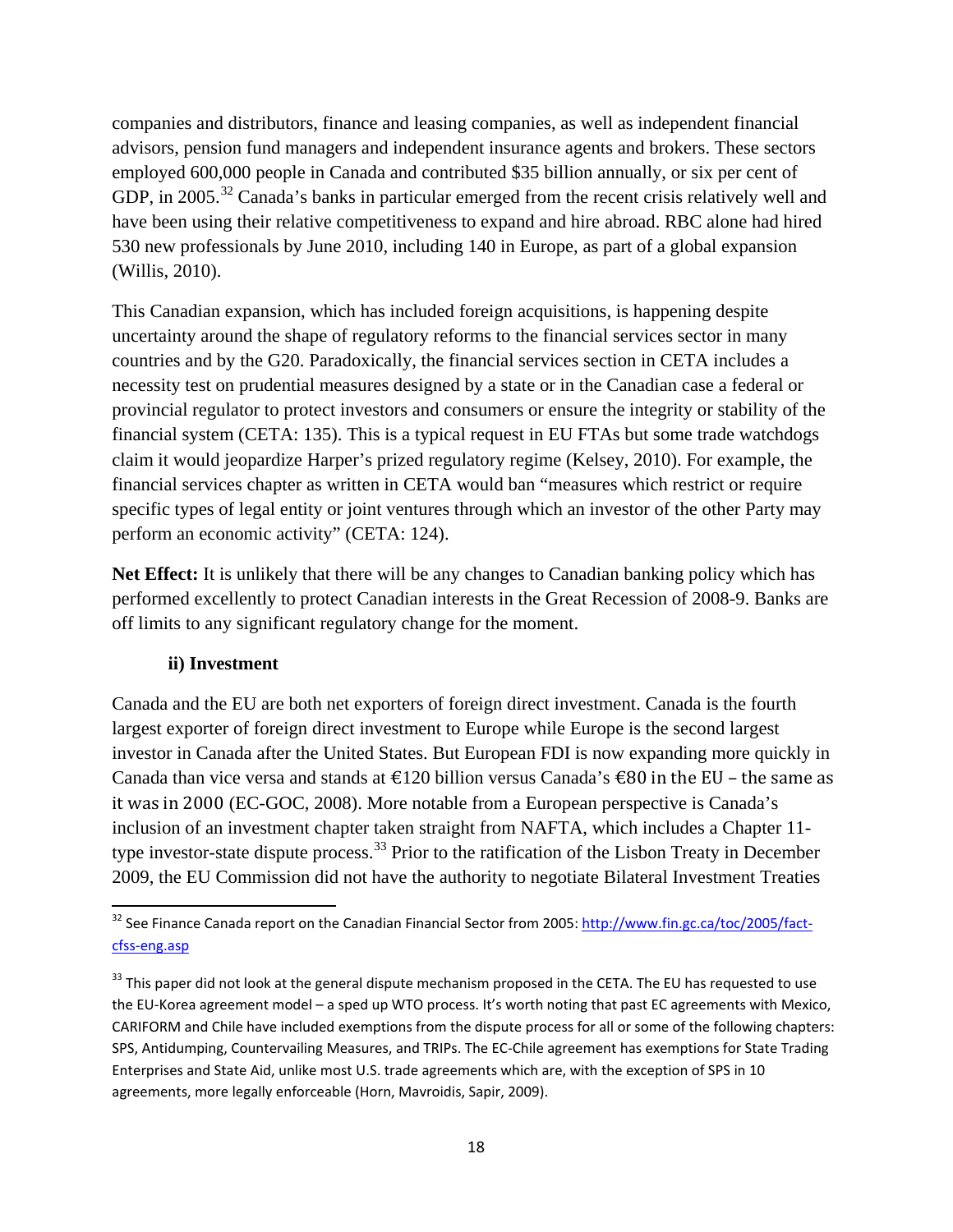like member states could, though it could negotiate MFN for investors in market access agreements with other partners. Article 207 of the Treaty brings Foreign Direct Investment under the sole competence of the Commission, which has led to suggestions that existing Foreign Investment Protection Agreements (FIPA) between Canada and new EU member states could now be illegal (Woolcock, 2010).

In the spring of 2010, Yannick Jadot, a Green member of the European Parliament, said his party was taken aback by the inclusion of a Chapter 11 provision because the EU had yet to establish a new investment policy. Jadot was concerned that the EU Commission was using the Canadian negotiations to make an important policy decision that he said should be settled by Parliament (Trew, March 2010), much in the same way Canadian critics feel the Harper government is using CETA to facilitate domestic reforms and deregulation (Sinclair, 2010). The EU Commission has ensured in the Korean agreement that there is room for negotiations, after three years, to "assess any obstacles to investment that have been encountered and shall undertake negotiations to address such obstacles, with a view to deepening the provisions of this Chapter, including with respect to general principles of investment protection."<sup>[34](#page-18-0)</sup> If the EU does successfully include investor-state in CETA, it would have far-reaching consequences in Europe, where environmental and health policy could face investor lawsuits as they have in Canada. But importantly in Canada, investor guarantees would apply to new areas – culture being just one example – and new jurisdictions, such as municipal services and procurement. would be opened to the EU.

**Net effect**: On balance uncertain gains and unnecessary risks. With limited data on Canada-EU services trade, or the effect of BITs in encouraging FDI, it is difficult to determine where there may be gains. There are gains on both sides to an investment chapter but its inclusion is worrisome if it will allow companies to threaten arbitration on bothersome environmental and health policy, as they have in North America.

#### **e) Regulation and safeguards**

Canada shares more in common with the United States' regulatory regime than it does with the EU in a number of areas, notably toxic chemicals. Dymond and Hart explain that under the NAFTA model, Canada allows products onto the market much more quickly than the EU and relies on industry to make sure the products are safe (2002). Canada has adopted this risk management approach through a policy of regulatory harmonization with the US (Mittelstaedt, 2007). Experts point out the systems cannot be easily reconciled – one reason why Dymond and Hart argued an EU deal risked undermining existing North American supply chains. Mexico, with its civil law system, already had a regime closer to The EU's when it signed a free trade agreement with the EU in 1999 but neither its legal system nor relationship with a major U.S.

<span id="page-18-0"></span><sup>&</sup>lt;sup>34</sup> EU-Korea Free Trade Agreement, Article 7.16: Review of the Investment Legal Framework: [http://trade.ec.europa.eu/doclib/docs/2009/october/tradoc\\_145166.pdf](http://trade.ec.europa.eu/doclib/docs/2009/october/tradoc_145166.pdf)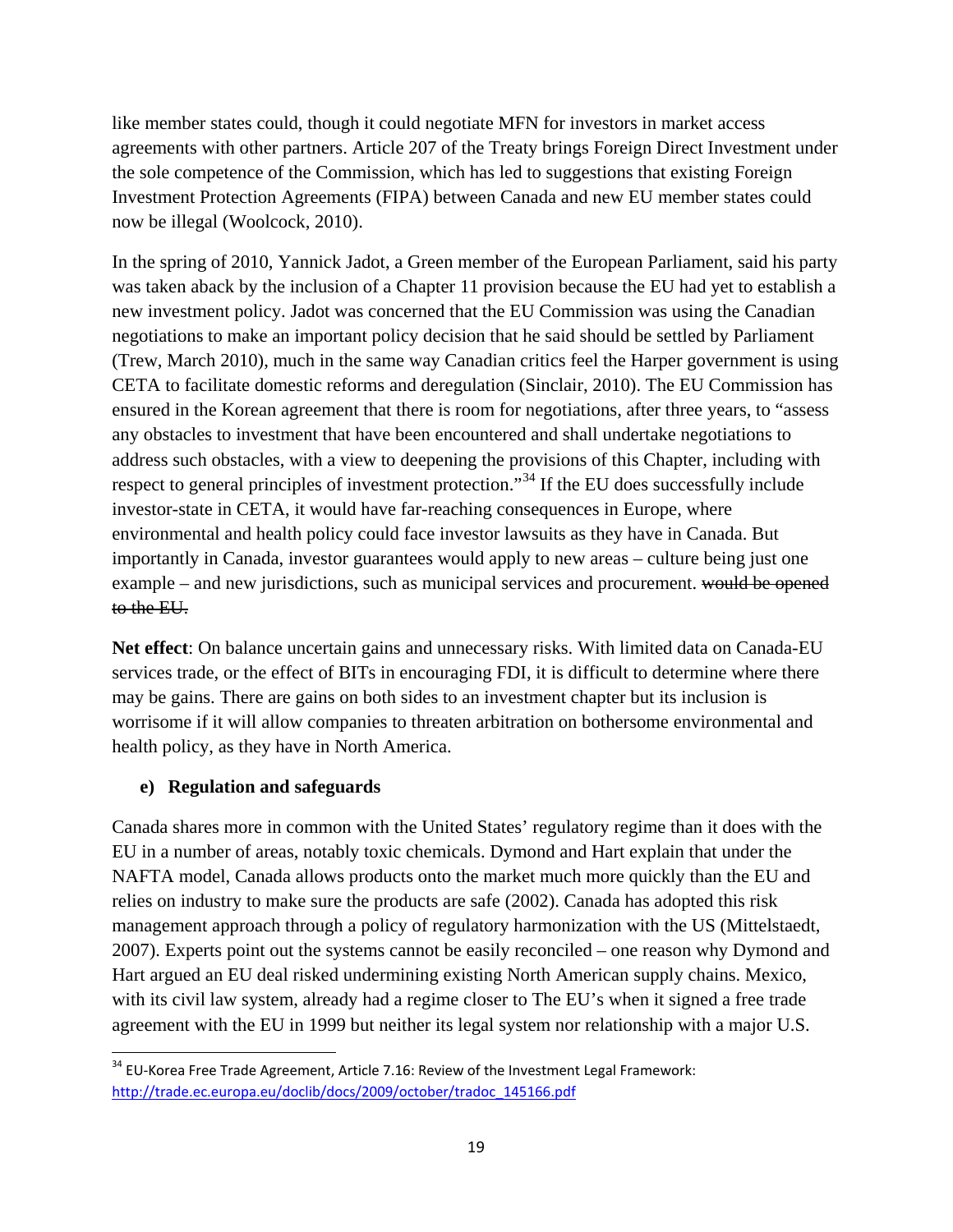competitor interfered with NAFTA because Mexico's exports were oriented to the U.S. market and therefore built to U.S. specifications.<sup>[35](#page-19-0)</sup> In 2005, 30.3 percent of Canada-U.S. trade in goods was intra-firm (related firms operating on both sides of the border), down from almost 45 percent in the late 1980s.<sup>[36](#page-19-1)</sup> This statistic is used by Canadian business lobbies to fight overzealous US border security on the grounds that Canada and the U.S. "build things together" (George, 2009:2).

The dynamic means that products made for the North American market will be made to different standards than in the EU and shifting to meet those European standards without a continental shift that way could be tricky. In the EU-Korea deal, on the other hand, Korean negotiators accepted EU fuel efficiency standards and the EU toxic chemicals regulation as the norm. But according to the leaked copy of the CETA, the European Commission is proposing that all regulatory cooperation take place on a voluntary basis, without recourse to dispute resolution (CETA: 273). The EU is insisting that no separate body be created, as it was in NAFTA, to coordinate regulatory issues. For its part Canada is seeking some form of advance notice from the EU on new regulations while the more difficult technical barriers to trade will be discussed in the later negotiating rounds.

In an interesting twist, European parliamentarians are attempting to link the trade negotiations with Canada to greenhouse gas emissions from Canada's Alberta tar sands. "It would be unacceptable not to place the environmental consequences of tar sands oil extraction on the negotiating table," said Greek lawmaker Kriton Arsenis in a statement to Catherine Ashton, vicepresident of the EU Commission. "This activity is the reason why Canada doesn't honour its international commitments on climate change" (Harrison, 2010). Though opposition in Canada to the EU free trade agreement has been less vocal than during the U.S. FTA debates, there remains opposition to deepening regulatory convergence in North America, for example through failed initiatives such as the Security and Prosperity Partnership. European opposition on Canada's environmental record is almost guaranteed to become more pronounced as the negotiations progress. The strength of civil society informed opposition, particularly

<span id="page-19-0"></span><sup>&</sup>lt;sup>35</sup> For an assessment of the impact of the EU-Mexico "global agreement" on Mexico's economy, see Reveles and Pérez Rocha, who argue that regional development, though a stated goal of the Mexican agreement, was never a real priority for the EU, which was more concerned with countering U.S. influence in Latin America and reaching through bilateral agreements commitments on the Singapore issues (investment, competition, procurement and trade facilitation) that were difficult to achieve at the WTO. The Mexican agreement gave EU companies privileged access to cheap Mexican labour for production to the U.S. market, the authors claim. Between 2000 and 2006, Mexico's trade deficit with Europe increased from \$9.4 to \$16.9 billion USD, while Mexico imports more and more intermediate goods not produced in the country. Foreign direct investment has been concentrated in already developed areas.

<span id="page-19-1"></span><sup>&</sup>lt;sup>36</sup> See Canada's "State of Trade and Investment Update 2008": [http://www.international.gc.ca/economist](http://www.international.gc.ca/economist-economiste/performance/state-point/2008.aspx?lang=eng#a4-2-1-1-1)[economiste/performance/state-point/2008.aspx?lang=eng#a4-2-1-1-1.](http://www.international.gc.ca/economist-economiste/performance/state-point/2008.aspx?lang=eng#a4-2-1-1-1)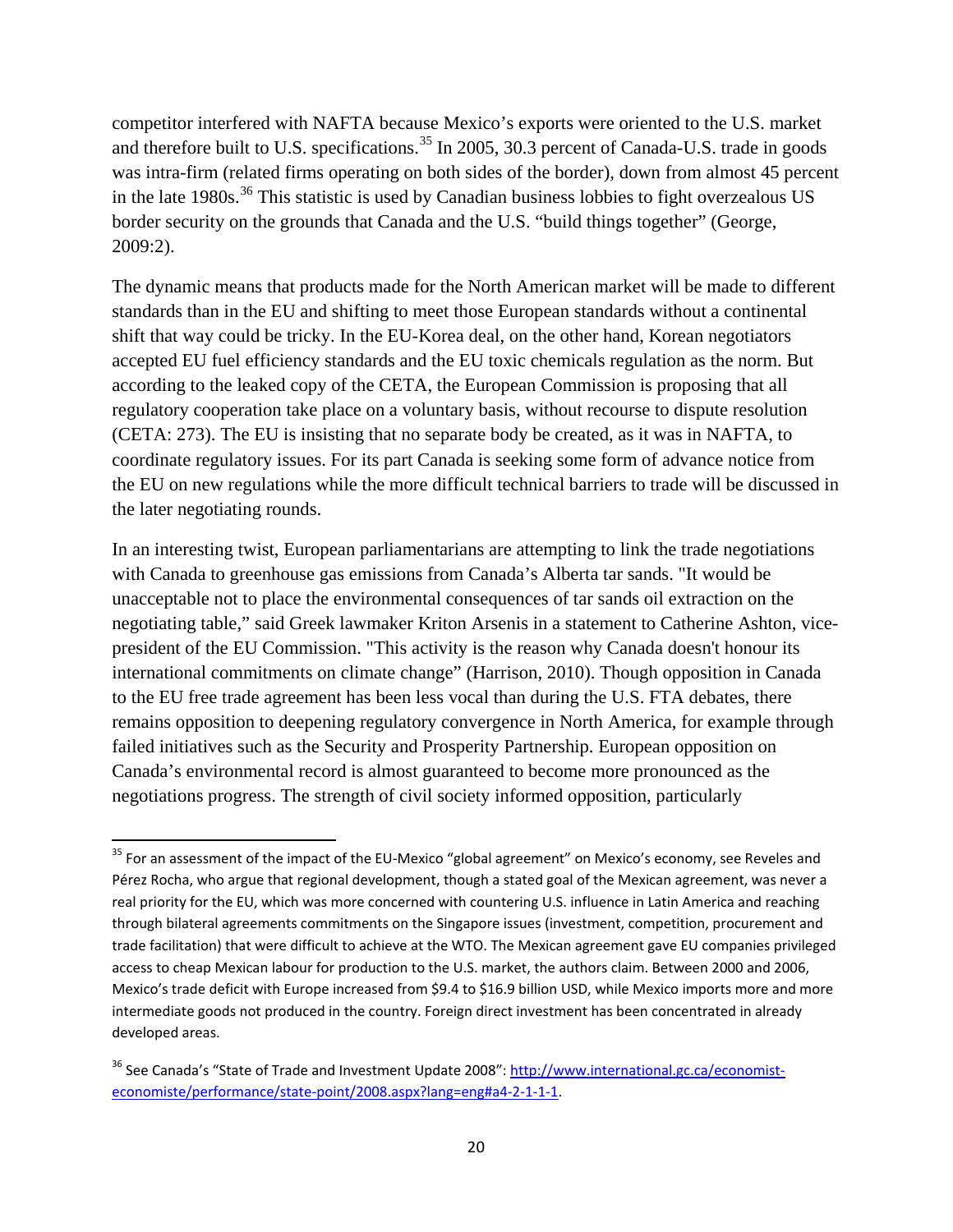environmental groups in Europe on regulations means there may be few gains for Canadian firms exporting controversial products to the EU, including beef and genetically modified crops.

**Net effect:** The regulatory divide between Canada and the EU cannot be easily bridged without significant concessions. Mutual recognition would require the EU to import products that do not meet their higher safety or environmental standards. It is not an option for Canada to adopt the EU's REACH model for regulating toxic chemicals, for example, which is much stricter than the harmonized NAFTA version, and therefore higher safety standards will continue to be in permanent limbo and not easily upgraded in Canada.

## **f) Procurement**

The EU is seeking new access to subnational procurement in Canada, or public tenders for goods and services by Canadian provinces, state enterprises, cities and other government agencies until now excluded from procurement obligations in NAFTA or the WTO's Agreement on Government Procurement (AGP). Procurement is important to both sides according to industry representatives (Hansen and de Mestral, 2008). Government spending represents 16 per cent of GDP in The EU with an estimated \$15 to \$19 billion in federal contracts in Canada and an unspecified but probably much larger amount in subnational spending (EC-GOC, 2008). Canadian municipalities spend over \$50 billion a year in goods, services and construction, a number that is rising by an average 8.4 per cent each year<sup>[37](#page-20-0)</sup>. While the European Union has committed member-states and many of their agencies to the AGP, under the terms of the plurilateral WTO agreement access for Canadian firms can be restricted until reciprocal access opens in Canada. Canada moved some way to matching the EU's commitments when on February 16, 2010 the federal government committed the provinces and a large number of provincial government entities to its Annex II of the AGP as part of a three-part procurement agreement with the United States.<sup>[38](#page-20-1)</sup> Canadian negotiators could simply offer European firms the same access under the AGP. However, the EU Commission has requested that municipalities and spending by hospitals, school boards, Crown corporations and other public entities also be included in Canada's commitments.<sup>[39](#page-20-2)</sup>

The provinces will try to exempt sensitive areas such as transportation, shipbuilding, Crown corporations in some cases and energy production in others from GPA bans on offsets, including local preferences or minimum local content quotes in public tenders. But the joint scoping

<span id="page-20-0"></span> $37$  From a 2009 advertising rates guide for Forum: Canada's national municipal affairs magazine: [http://www.fcm.ca/CMFiles/FCM\\_MediaKit%20091KFV-2102009-106.pdf](http://www.fcm.ca/CMFiles/FCM_MediaKit%20091KFV-2102009-106.pdf)

<span id="page-20-1"></span><sup>&</sup>lt;sup>38</sup> A copy of the Canada-US Agreement on Government Procurement can be found here: [http://www.international.gc.ca/trade-agreements-accords-commerciaux/assets/pdfs/ENG-Canada-](http://www.international.gc.ca/trade-agreements-accords-commerciaux/assets/pdfs/ENG-Canada-USA%20Government%20Procurement%20(clean%2011%20Feb%202010%20printed).pdf)[USA%20Government%20Procurement%20\(clean%2011%20Feb%202010%20printed\).pdf](http://www.international.gc.ca/trade-agreements-accords-commerciaux/assets/pdfs/ENG-Canada-USA%20Government%20Procurement%20(clean%2011%20Feb%202010%20printed).pdf)

<span id="page-20-2"></span> $39$  Based on a leaked copy of the EU requests on government procurement a[t www.tradejustice.ca.](http://www.tradejustice.ca/)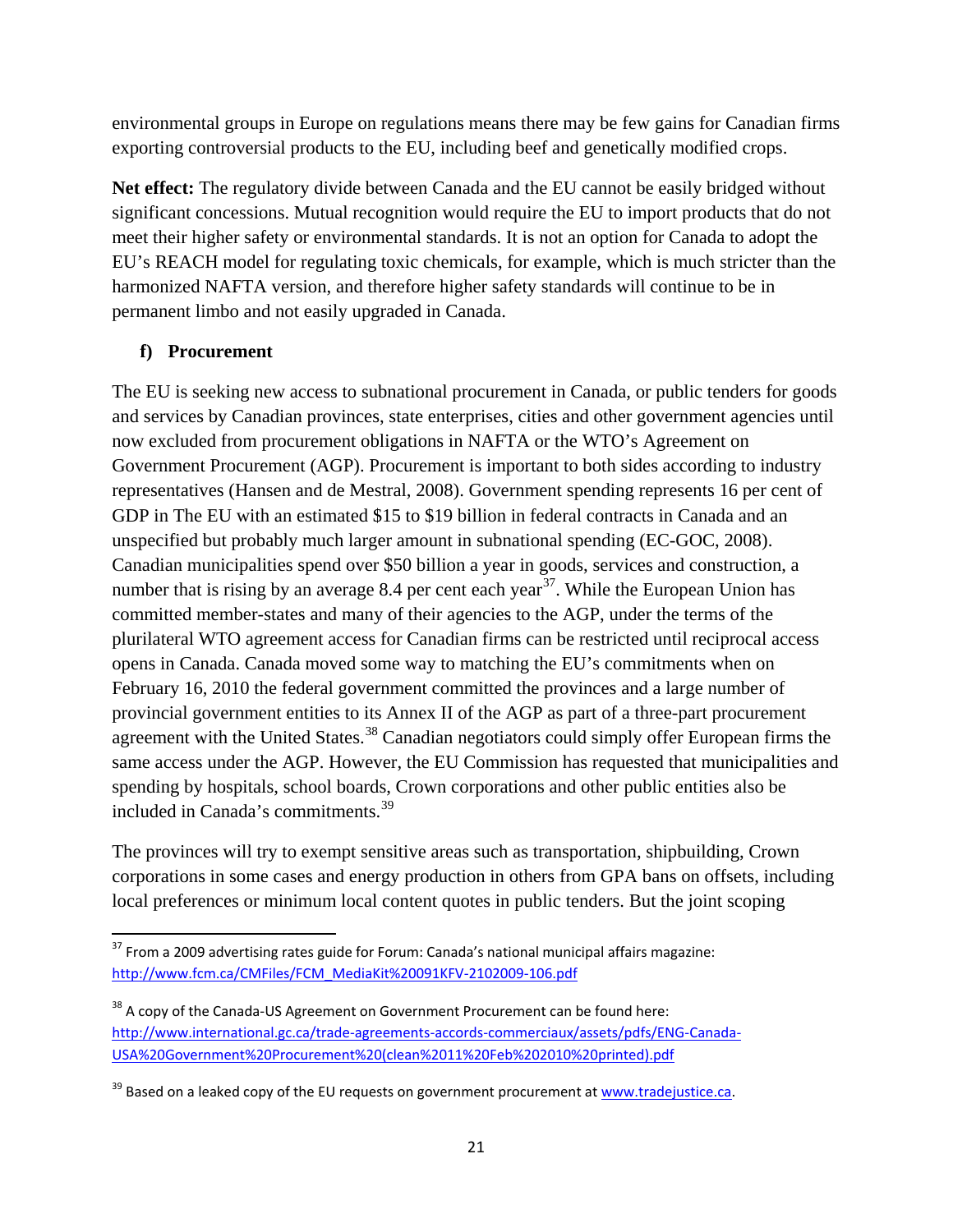exercise released in 2009 several months before the official start of negotiations stated, "The agreement should include, as a minimum, all the chapters of the most ambitious EU and Canadian bilateral economic agreements to date."[40](#page-21-0) On procurement, the most ambitious agreement to date is the recent Canada-U.S. Agreement on Government Procurement, which temporarily granted WTO protections to U.S. investors bidding on municipal construction contracts. This agreement left out Ontario's Green Energy Act, which has been directly attacked by EU officials (Saunders, 2010) for its feed-in tariff system that includes local content quotas on renewable projects. In April 2010, the Harper government asked Ontario businesses to put pressure on Ontario regarding the CETA negotiations.<sup>[41](#page-21-1)</sup> The door has been opened in the Canadian public psyche to more procurement liberalization with uncertain impacts on municipal and provincial economic governance.

**Net effect:** Substantially reduced policy space for cities and provinces banned from using offsets and local preferences still deployed in countries globally as an economic development tool (Sinclair, 2010). Since EU procurement markets are relatively open, with exceptions, to Canadian firms, the benefits run largely one way – to EU companies.

#### **THE POLITICS OF TRADE**

As we've seen so far, the economic case is simply not there for a Canada-EU free trade deal. So the politics of trade naturally explain a lot about the state of negotiations. Paradoxically, the free trade deal has as its target a constituency—big business and Canadian entrepreneurs—which has not been mobilized as we would suspect in support of the deal. They clearly do not see the deal as a trade counterweight in the same way that Canadian media and policymakers do. Instead, Canadian business groups by and large support the CETA negotiations for strategic reasons: the deal would offer the EU a critical stepping stone to negotiating a greater North Atlantic free trade zone. [42](#page-21-2)

Significantly the business community can take little credit for driving the negotiating process forward. Despite a statement of support in principle for CETA signed by 101 Canadian and European companies<sup>[43](#page-21-3)</sup>, and a list of priorities submitted by 40 member organizations of the Canada-EU Roundtable for Business (CERT, 2009), business input on concrete barriers to access

<span id="page-21-1"></span> $41$  See Trade Minister Peter Van Loan's address to the Economic Club of Canada, April 30, 2010: [http://www.international.gc.ca/media\\_commerce/comm/speeches-discours/2010/2010-22.aspx?lang=eng](http://www.international.gc.ca/media_commerce/comm/speeches-discours/2010/2010-22.aspx?lang=eng)

<span id="page-21-0"></span> <sup>40</sup> Joint Report on the EU-Canada Scoping Exercise, March 5, 2009: [http://www.international.gc.ca/trade](http://www.international.gc.ca/trade-agreements-accords-commerciaux/assets/pdfs/Canada-EUJointReport2009-03-05.pdf)[agreements-accords-commerciaux/assets/pdfs/Canada-EUJointReport2009-03-05.pdf](http://www.international.gc.ca/trade-agreements-accords-commerciaux/assets/pdfs/Canada-EUJointReport2009-03-05.pdf)

<span id="page-21-2"></span><sup>&</sup>lt;sup>42</sup> Account from Alain Pineau, executive director of the Canadian Conference of the Arts, of a Canada-EU forum in April 2010, organized by the Canadian Chamber of Commerce.

<span id="page-21-3"></span><sup>&</sup>lt;sup>43</sup> Undated statement available here[: http://www.canada-europe.org/en/pdf/CERT\\_Canada-](http://www.canada-europe.org/en/pdf/CERT_Canada-EU_Trade_Investment_Declaration.pdf)[EU\\_Trade\\_Investment\\_Declaration.pdf](http://www.canada-europe.org/en/pdf/CERT_Canada-EU_Trade_Investment_Declaration.pdf)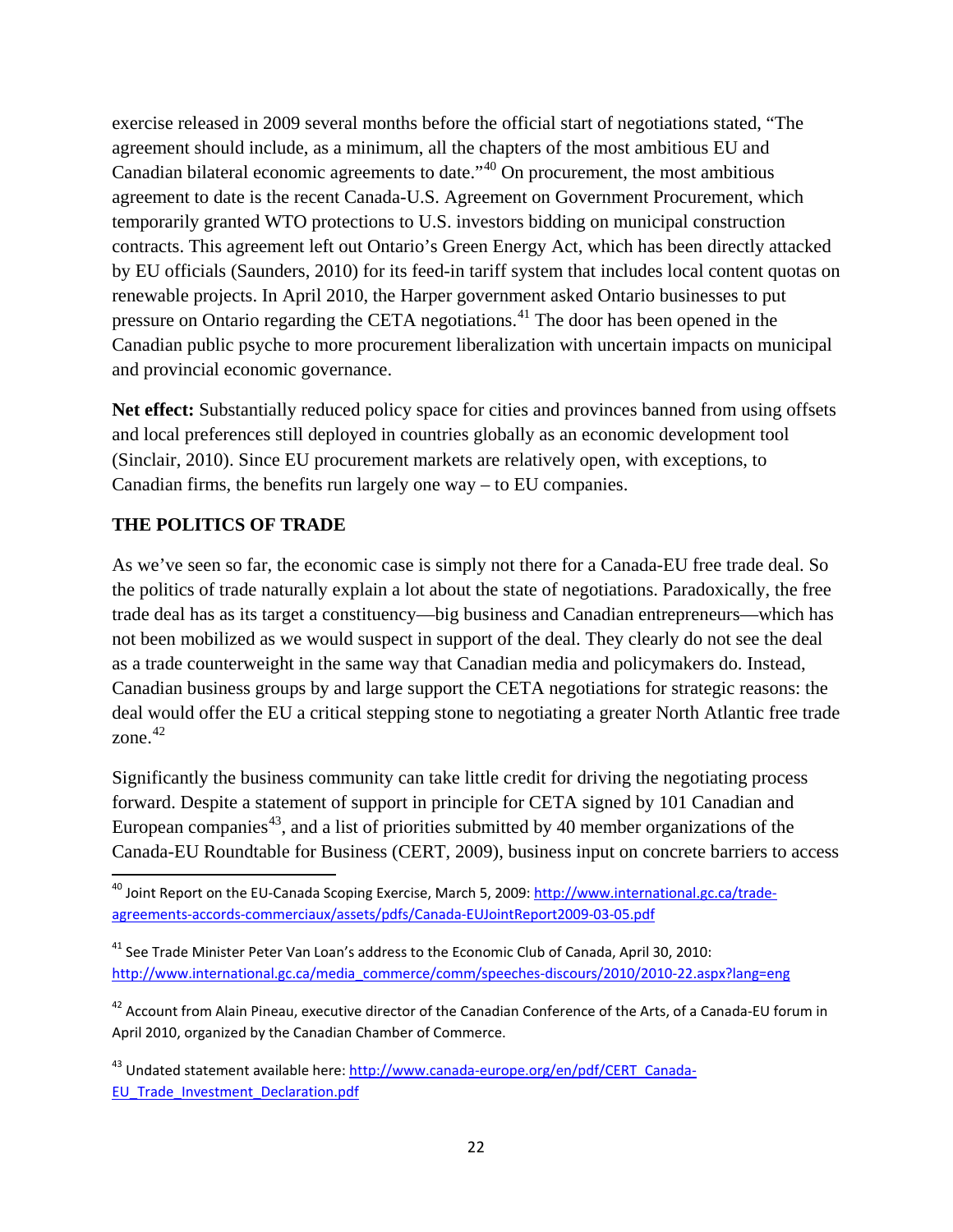in the EU has been lackluster, according to Canada's lead negotiator (Trew, April 2010:2). As we've seen in the services and procurement chapters, on the other hand, EU negotiators have detailed requests backed by powerful lobbies including BUSINESSEUROPE and the European Services Forum. It is also clear from statements in the media, and the leaked CETA text itself, that EU negotiators expect Canada, the smaller economy, to make most concessions (Leblond, 2008).

#### **a) Interprovincial Barriers To Trade**

By contrast, the role of the provinces is paramount. Provincial jurisdiction in the areas of procurement and investment was a major hurdle during the Trade and Investment Enhancement Agreement negotiations in the mid-2000s. But inter-provincial trade cooperation and a willingness to collaborate with Ottawa on the groundbreaking procurement agreement with the United States have turned past adversity into new opportunity for Canada and the EU. Not mentioned in the Canadian Global Commerce Strategy but featured in consecutive Harper budgets since 2007 has been support for efforts to dismantle so-called internal barriers to trade between the provinces.<sup>[44](#page-22-0)</sup> It was the goal of the 1995 Agreement on Internal Trade (AIT) to make sure the benefits of NAFTA were not undermined by provincial differences in regulations and other measures affecting trade, investment, procurement and competition policy. The AIT provided an outlet for provinces to challenge regulatory, certification or other measures in other provinces that were perceived to unfairly restrict trade or investment or labour mobility.

Business groups and think tanks such as the C.D. Howe Institute lobbied without success to convince the Chretien Liberals that internal trade barriers were still unacceptably high. In fact they remain insignificant (Shrybman, 2008). However, barriers are perceived to be high by EU and other foreign firms (Macmillan and Grady, 2). Commonly used examples by business and policymakers in Canada are the recently scrapped requirement that margarine sold in Quebec should be free of colourants, or that hay bales shipped over the Alberta-B.C. border would have to be restacked to meet different provincial norms (Boutilier, 2007). EU officials have also highlighted the lack of a national securities regulator in Canada as a turn-off for European investors, but here as in other areas the Harper government is moving swiftly to consolidate the various provincial regulators, and facing considerable backlash from Quebec and Alberta. The inclusion of labour mobility – the recognition of professional credentials – in new interprovincial agreements is more of a business request than a labour request.<sup>[45](#page-22-1)</sup> Canadian unions and some

<span id="page-22-0"></span><sup>&</sup>lt;sup>44</sup> Example, the Advantage Canada report from 2008, in which the Harper government wrote: "The development of a strong and competitive internal market is necessary for Canada to be successful in the global economy. For example, businesses operating across Canada could realize cost savings and expanded markets if regulatory differences across provinces were eliminated. Similarly, individuals could more easily take a job in another part of Canada if their qualifications were recognized nationally."

<span id="page-22-1"></span><sup>&</sup>lt;sup>45</sup> See the Robert Knox backgrounder for the C.D. Howe Institute on labour mobility barriers in Canada (see references)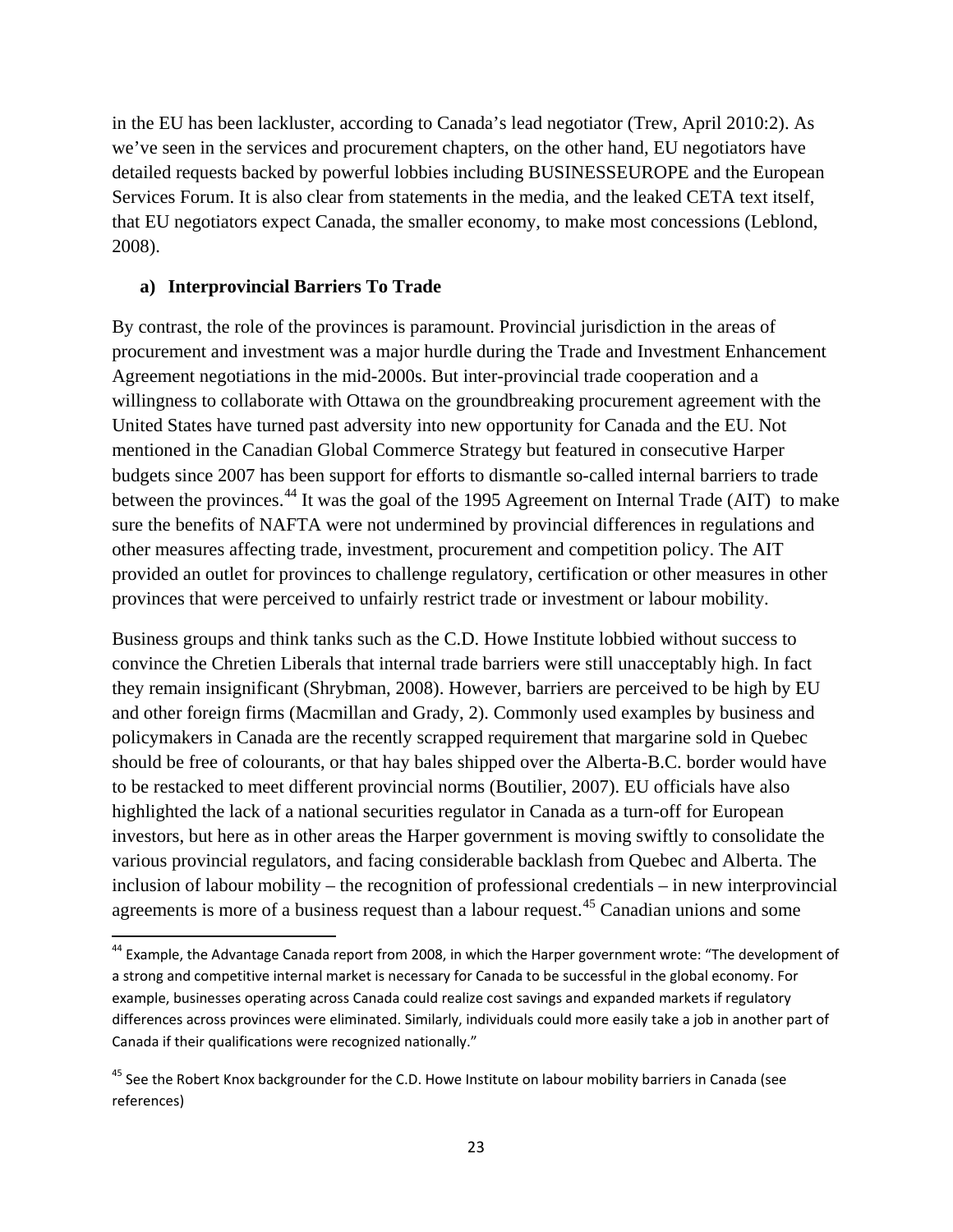professional associations have opposed binding labour mobility guarantees in the TILMA and revised AIT labour chapters as an attempt to force certification standards down to the lowest provincial levels.

To address the perception more than the reality of barriers, in 2007 the provinces of British Colombia and Alberta signed a comprehensive Trade, Investment and Labour Mobility Agreement that went further than the AIT by including MUSH sector procurement, and by allowing corporations or individuals to directly invoke disputes, which could lead to \$5-million fines against the provinces. The AIT-plus agreement inspired other premiers and the federal government to make improving 'the economic union' a priority.<sup>[46](#page-23-0)</sup> At a 2007 Council of the Federation meeting, provinces agreed to 'strengthen' the AIT dispute mechanism by including financial penalties against provinces found to be impairing trade, investment or labour mobility, and to adopt much of the TILMA's stronger wording on mutual recognition of labour certifications.[47](#page-23-1) While removing the so-called barriers to internal trade, the provinces were also laying a sturdier, more attractive foundation for EU trade negotiators should they decide to take another look at Canada.<sup>[48](#page-23-2)</sup> It is not a stretch to say the EU has made it a project to change the Canadian federation (federal-provincial relations), to make Canada work more like Europe.<sup>[49](#page-23-3)</sup> Decentralization of responsibilities and legalization of public policy are therefore stated priorities of the EU and Harper government. But it is still unclear how it will play out. In fact, the feds would rather the market self regulate, with investor challenges ultimately setting the parameters of acceptable public policy. The consequences are more complex than often recognized. For example, some provinces have leaped ahead of others on environmental protection while Harper and his home province of Alberta lag behind.

**Net Effect:** Unclear until the final text is made public though any agreement is likely to accelerate decentralization and reduced powers of Ottawa as a national regulator.

<span id="page-23-0"></span><sup>&</sup>lt;sup>46</sup> See Prime Minister Stephen Harper's speech to the International Conference on Gateways and Corridors, May 7, 2007, in which he said, "here are other things we can and should do to build a stronger economic union in Canada. They include working towards the removal of internal trade barriers, increasing labour mobility and creating a common securities regulator": [http://www.pm.gc.ca/eng/media.asp?id=1648.](http://www.pm.gc.ca/eng/media.asp?id=1648)

<span id="page-23-1"></span><sup>&</sup>lt;sup>47</sup> See the Council's communiqué of August 10, 2007: [http://www.councilofthefederation.ca/pdfs/Competitiveness\\_Trade\\_Aug8\\_EN.pdf](http://www.councilofthefederation.ca/pdfs/Competitiveness_Trade_Aug8_EN.pdf)

<span id="page-23-2"></span><sup>&</sup>lt;sup>48</sup> Not attractive enough, according to Canada's chief negotiator Steve Verheul, who told a civil society briefing following the third round of Canada-EU negotiations that the EU would like to change Canada's constitution to make federal-provincial relations more akin to EU-member state relations.

<span id="page-23-3"></span> $49$  Canadian CETA negotiator Steve Verheul told a civil society briefing these were the precise words of the EU negotiators who, according to Verheul, had trouble naming any real barriers to trade or investment between the provinces.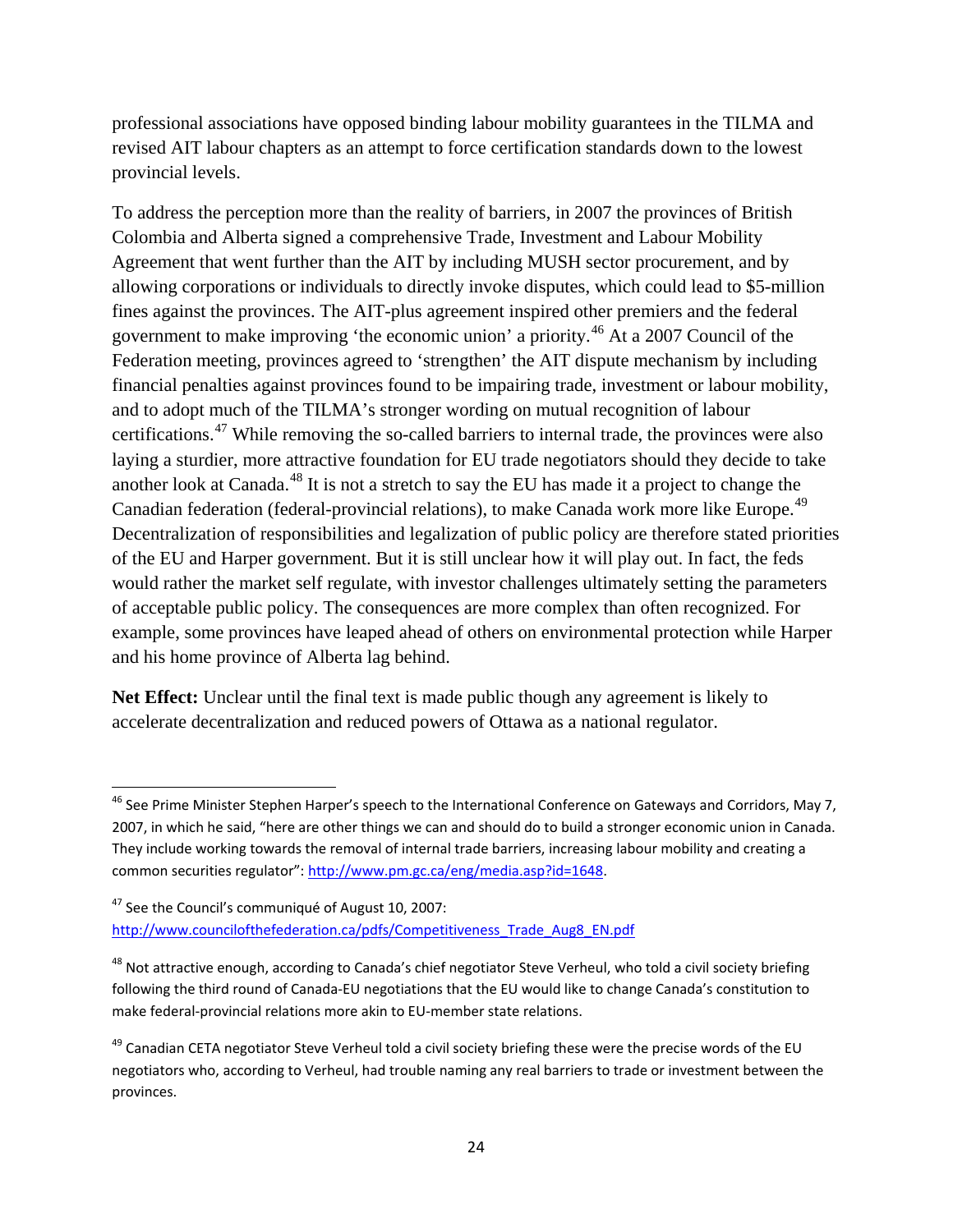#### **b) The Role of Quebec**

Quebec's leading role in the CETA negotiations is a second political paradox. Its trade relations with Europe mirror the Canadian picture. In 2006, Quebec exported \$8 billion in goods to the EU in 2006, representing 11 per cent of total exports, but imported \$20-billion worth of products, or 25 per cent of total imports. Again like Canada, foreign direct investment is more significant, with the EU representing a third of FDA in Quebec.<sup>[50](#page-24-0)</sup> Yet when past EU negotiations ended in 2006, Quebec officials and business moved quickly to get everyone back to the table. Starting in 2007, after some coaxing from his permanent representative to Brussels, Jean Charest, the Quebec premier, went on a lobbying campaign among other Canadian provinces and in Europe. Along with political allies in Manitoba and Ontario, he convinced the premiers that an EU Canada trade pact would be a way to make the provinces less dependent on the American market while increasing their international powers and responsibilities (Nadeau, 2009). Charest's own priorities also included a labour mobility accord to help ease the transition from an aging population. In June 2007, a Canadian provincial delegation including Charest went to Europe to convince Brussels the provinces wanted a deal.

Provincial and territorial governments have now submitted their offers on procurement to the federal government. As we write this, federal negotiators are working with the provinces to produce a package the EU will accept.Tricky agricultural tariffs will be broached near the end of the negotiations.<sup>[51](#page-24-1)</sup> Quebec's enthusiastic support for the CETA is paradoxical because it is difficult to imagine the province agreeing to the EU's procurement, services and agricultural requests without a fight – or significant reciprocal access in the EU, which as we've seen is doubtful to materialize. On procurement, as in Ontario, there will be pressure on Quebec to weaken or remove local content and development quotas from energy projects (Sinclair, 2010). Quebec's public automobile insurance monopoly will also be challenged, according to Pascal Kerneis of the European Services Forum (Radio-Canada, 2009). And supply management is most prominent in eastern Canadian dairy where EU negotiators typically have offensive interests. Charest, having stuck his neck out on this, will find it difficult to retract his support. The premier's dropping popularity in Quebec also risks dampening any public confidence in his trade project with the EU. $^{52}$  $^{52}$  $^{52}$ 

#### **c) Indifference and opposition**

<span id="page-24-0"></span><sup>&</sup>lt;sup>50</sup> All states from the Quebec government website: [http://www.mri.gouv.qc.ca/en/relations\\_quebec/europe/union\\_europeenne/relations.asp#Economic%20relations](http://www.mri.gouv.qc.ca/en/relations_quebec/europe/union_europeenne/relations.asp#Economic%20relations)

<span id="page-24-1"></span><sup>&</sup>lt;sup>51</sup> Based on comments by Steve Verheul, Canada's lead CETA negotiator, during a June 2010 trade committee hearing.

<span id="page-24-2"></span><sup>&</sup>lt;sup>52</sup> According to a May 2010 Leger Marketing poll, Quebec voters would reject the Liberals with 31 per cent of the popular vote if an election were held. See the National Post, May 10, 2010: <http://www.nationalpost.com/opinion/story.html?id=3011122>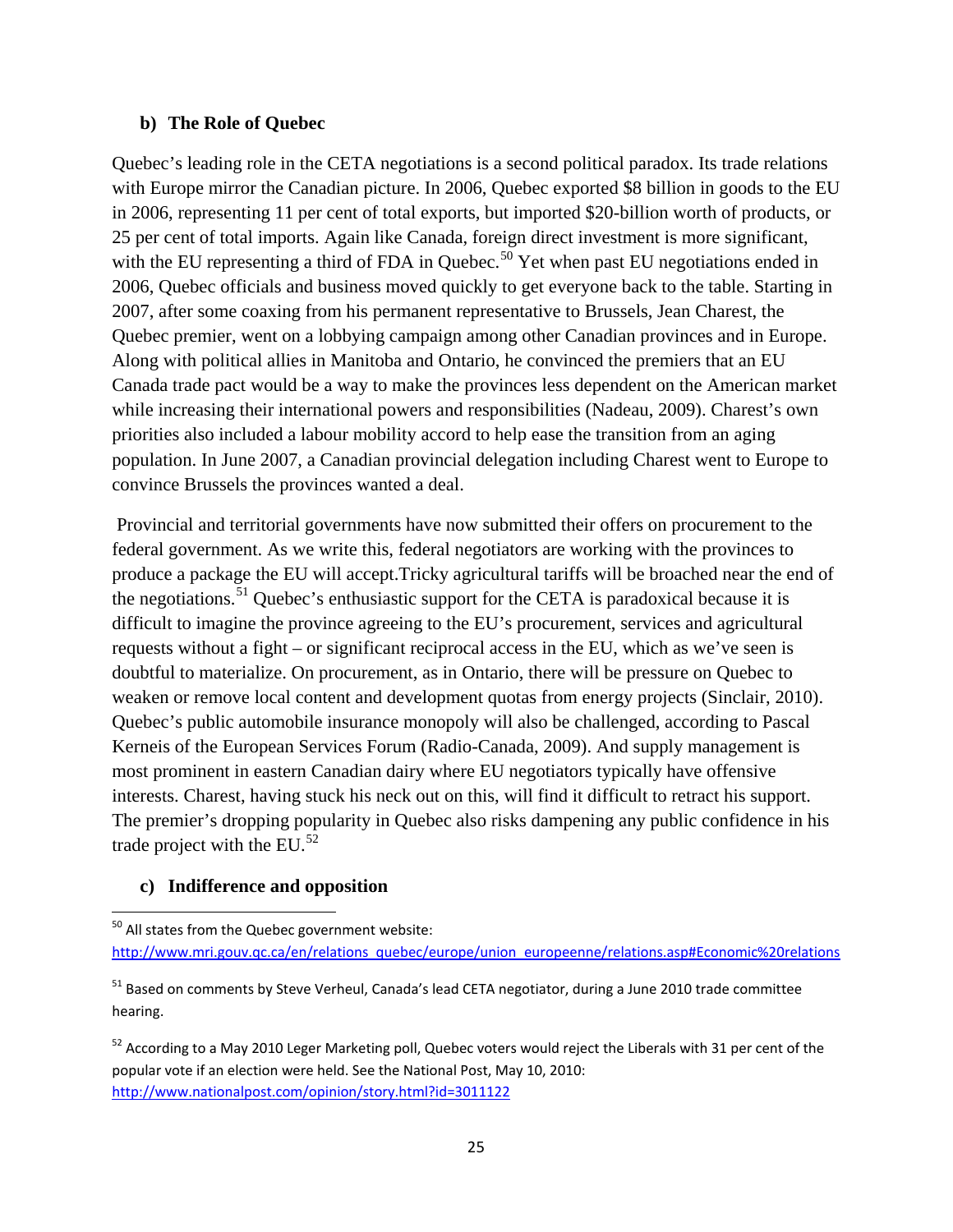Despite the stakes for Canada, media attention has been indifferent to the CETA negotiations. However, there is debate, monitoring and public education among civil society happening off the radar screen on both sides of the Atlantic and by all parties. Trade activists are using social media and Web 2.0 programs such as Twitter and Google Groups<sup>[53](#page-25-0)</sup> to get the word out and make the negotiations intelligible. They were responsible for leaking the draft CETA text in April 2009 on both continents with help from Public Services International. Public sector unions in Canada and the EU also jointly released a report in January 2010 that was highly critical of the effects of free trade agreements on workers and social services, in contrast to ITUC and ETUC support for FTAs as sources of increased trade and competitiveness for European workers. A subsequent Canadian civil society declaration<sup>[54](#page-25-1)</sup> on CETA made the following demands of the Harper government:

- That negotiations be fully transparent
- A comprehensive impact assessment of the effect CETA will have on jobs, the environment, poverty, gender, human rights and culture
- No new subnational commitments on procurement
- No investor-state mechanism
- Respect for Indigenous rights recognized by the United Nations
- Protection for public services
- Protection for cultural sovereignty

The point is that civil society in Canada is working with limited resources to produce intelligent policy recommendations and legal opinions on the CETA that are having an impact. In speeches to various chambers of commerce since the third round of negotiations at the end of April, Canada's trade minister has consistently highlighted the need to "face down critics who feel that increased business ties lead to an erosion of national sovereignty, or are somehow harmful to a country's economy" (Van Loan, 2010). The Harper government will have to do much better to meet Dymond and Hart's second requirement for CETA – that the concerns of 'new voices' opposed to free trade be adequately and fully addressed.

#### **Conclusion**

<span id="page-25-0"></span> <sup>53</sup> See *groups.google.com/group/canada-eu-ceta*

<span id="page-25-1"></span> $54$  See Trade Justice Network for the declaration, signed by 24 Canadian organizations to date: <http://www.tradejustice.ca/JointStatement?bl=y>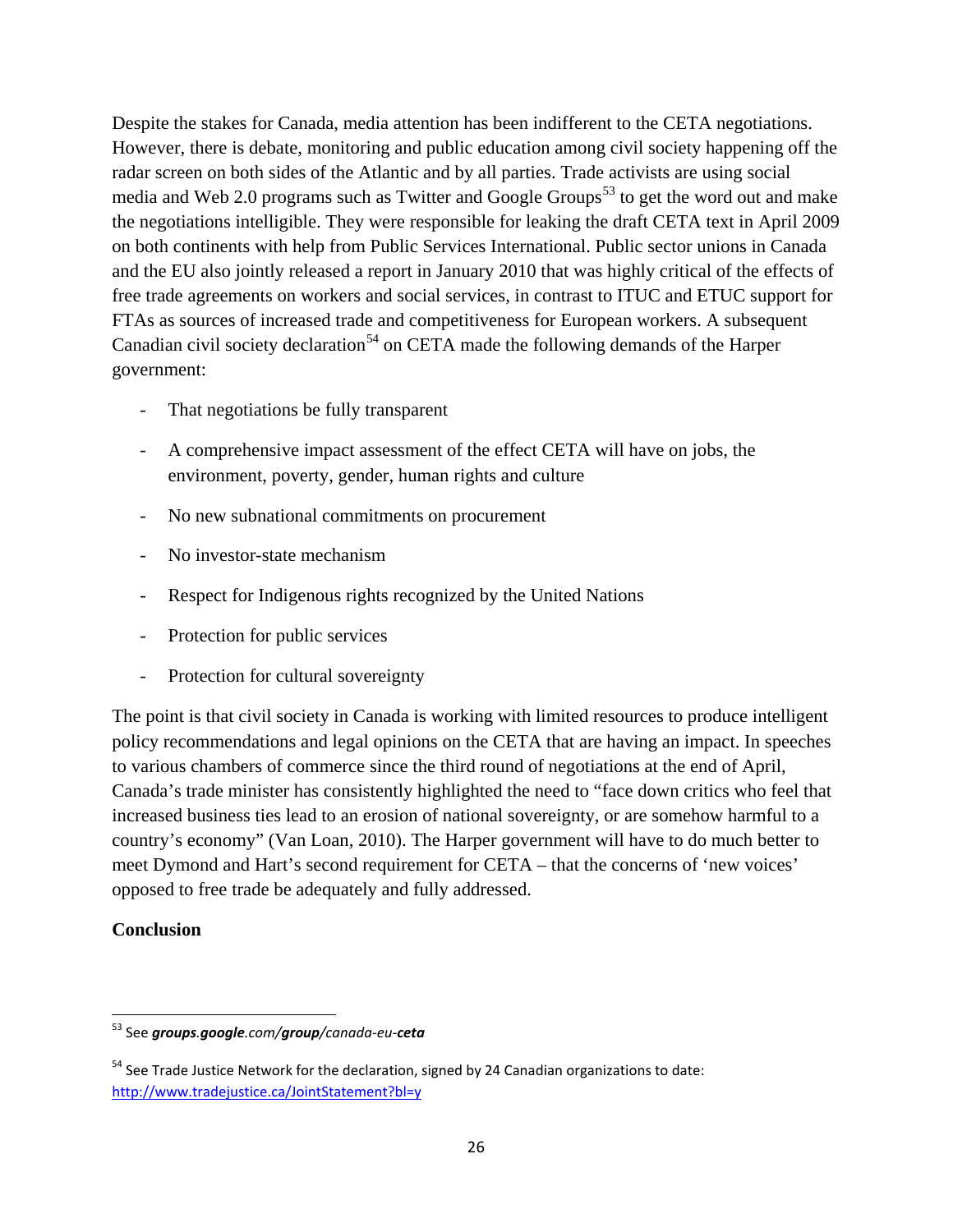Trade negotiations in an information age can no longer be secret. Negotiators will always be looking over their shoulder, concerned about the devil in the details while policymakers fret about the state of play of public understanding. Web 2.0 information technologies means that the latest text ultimately appears in the public sphere for all too read, react and challenge. Dymond and Hart posed the critical questions in testing the metrics of potential free trade agreements from a policy perspective. A close reading of the proposed CETA reveals that when we apply a net benefit analysis to its most important chapters the results are mixed.

In manufacturing we see an imbalanced Canada-EU trade relationship becoming more so, with Canadian competitiveness relegated to resource extraction. Where high-value industries currently trade with the EU there are few gains from liberalization and a good chance that Canada's trade deficit in machinery and transportation will increase. In services, where data is not as easily available as for trade in goods, there are potential access gains for Canadian architectural and financial firms but with related losses at home. Potential consumer benefits to added competition must be considered alongside losses to Canadian content and other cultural policies that will be vulnerable to investment challenges. Procurement is a European request for the most part and adjustment will be sharp in Canada where subnational governments have been sheltered from international bans on local preferences and other economically useful offsets. In the intellectual property chapter, it is clear there are no Canadian requests – just a list of EU demands that will be welcomed and warned off by different Canadian sectors. In agriculture, the devil truly will be in the details and we will see how far Europe is willing to go to accept controversial Canadian exports in return for access to protected sectors in Canada for European exports.

The independent variable is the role of the provinces and of the ideological Harper government, which has given European negotiators new leverage. Both parties are interested in decentralization, which is a second best strategy for a federal government with few economic tricks up its sleeve beyond trade openness and low taxes. When you look at the economics, Canada's place in European trade is quite small but the value added is very large if the CETA is to be a first step towards an EU-US FTA. The single most striking argument in favour of the CETA is that it would be a counterweight to the US market and perhaps US political influence. But business groups and the Harper government have shown no interest in making the hard case for diversification.

Civil society has a more complex view of the negotiations, the negotiating process still too secretive and is critical of the deregulatory features of the CETA. It would appear that Canadian policymakers have learned few lessons from NAFTA about negotiating with a more larger power where asymmetries abound and access is fleeting rather than real for Canadian firms and industry. In the absence of a vocal national and media debate on whether the benefits are worth the game in CETA, Canadians will have to rely on good sense, provincial intransigence and political uncertainty to test the mettle of Charest and Harper's best laid plans.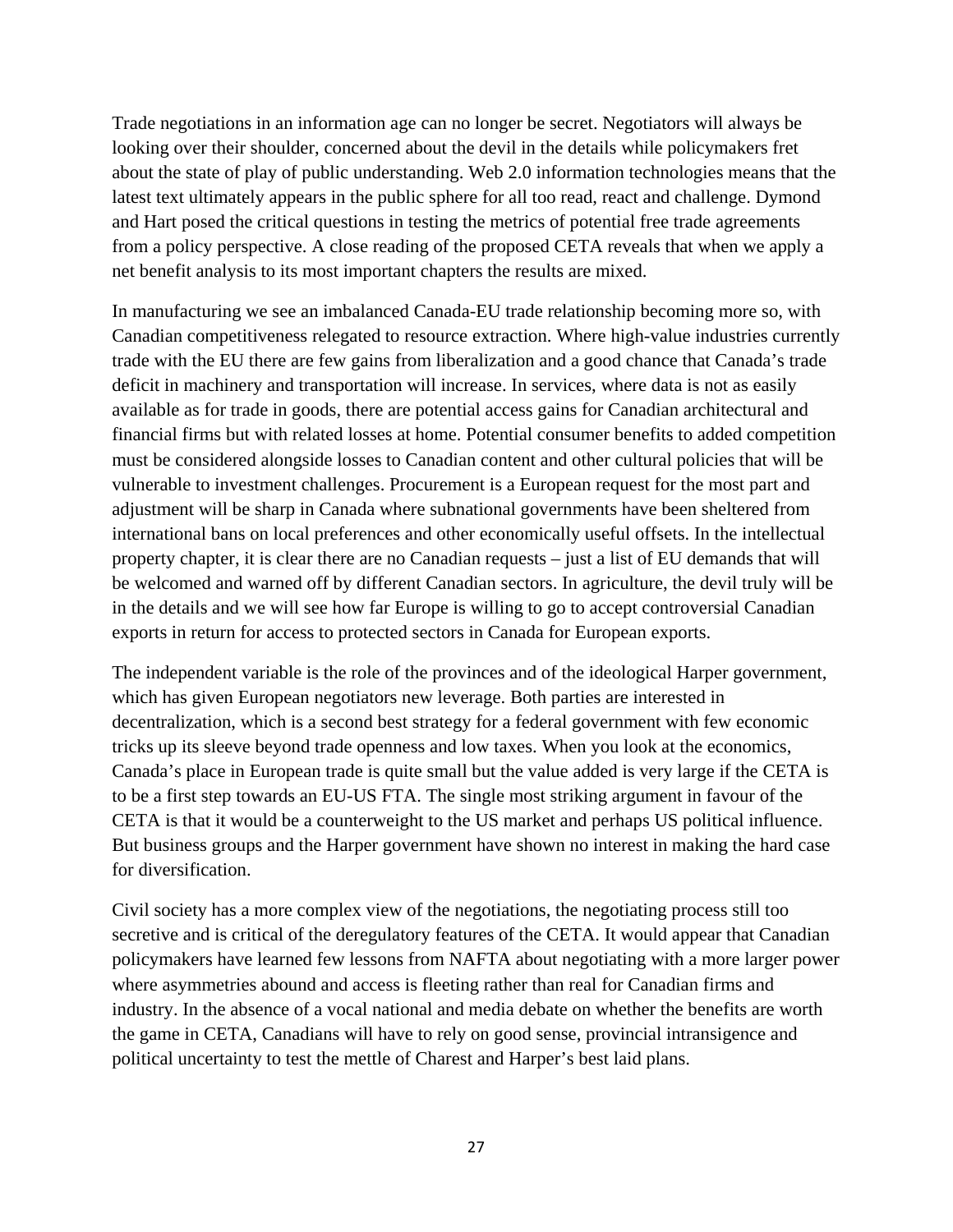### **REFERENCES AND BIBLIOGRAPHY**

Blomeley, Joseph. 'Making Choices: Prospects for a Canada-EU Free Trade Agreement,' Journal of Public and International Affairs, Vol. 20, Spring 2009: pg. 133-143.

Boutilier, Guy. 'How TILMA will affect employers in western Canada,' a speech by the then Alberta International, Intergovernmental and Aboriginal Relations minister to the Western Canadian Forum on Employment Law, February 1, 2007: [http://www.tilma.ca/pdf/Min\\_Speech\\_WesternCdnForum\\_on\\_Employment\\_Law-1Feb07.pdf](http://www.tilma.ca/pdf/Min_Speech_WesternCdnForum_on_Employment_Law-1Feb07.pdf)

Buckland, Dave. 'Within REACH: Under REACH, new environmentally friendly substances will become commercially more attractive," July 21, 2008: [http://www.industryweek.com/articles/within\\_reach\\_16841.aspx?ShowAll=1&SectionID=1](http://www.industryweek.com/articles/within_reach_16841.aspx?ShowAll=1&SectionID=1)

Cameron, Rick. 'Canada's free trade agreements in an international perspective,' an issue brief from the Office of the Chief Economist, January 25, 2010: http://www.international.gc.ca/economist-economiste/assets/pdfs/Issue Brief Free Trade-[Agreements-ENG.pdf](http://www.international.gc.ca/economist-economiste/assets/pdfs/Issue_Brief_Free_Trade-Agreements-ENG.pdf)

Canada-Europe Roundtable for Business (CERT). 'Executive Business Plan 2000-2003,' December 2000, available on the organization's website: [http://canada](http://canada-europe.org/en/Resources/pdf/Europe-CERTExecBusPlanNov2000.PDF)[europe.org/en/Resources/pdf/Europe-CERTExecBusPlanNov2000.PDF.](http://canada-europe.org/en/Resources/pdf/Europe-CERTExecBusPlanNov2000.PDF)

CERT. 'Declaration in support of a Canada-EU trade and investment agreement,' not dated: [http://www.canada-europe.org/en/pdf/CERT\\_Canada-EU\\_Trade\\_Investment\\_Declaration.pdf](http://www.canada-europe.org/en/pdf/CERT_Canada-EU_Trade_Investment_Declaration.pdf)

CERT. 'CERT Policies and Priorities for the Canada-EU Trade and Investment Agreement,' March 2009: [http://canada-](http://canada-europe.org/en/pdf/CERT%20policy%20priorities%20for%20a%20Canada-EU%20trade%20and%20investment%20agreement,%20March%202009%20FINAL.pdf)

[europe.org/en/pdf/CERT%20policy%20priorities%20for%20a%20Canada-](http://canada-europe.org/en/pdf/CERT%20policy%20priorities%20for%20a%20Canada-EU%20trade%20and%20investment%20agreement,%20March%202009%20FINAL.pdf)[EU%20trade%20and%20investment%20agreement,%20March%202009%20FINAL.pdf](http://canada-europe.org/en/pdf/CERT%20policy%20priorities%20for%20a%20Canada-EU%20trade%20and%20investment%20agreement,%20March%202009%20FINAL.pdf)

CERT. 'Policy Priorities for the Canada-EU Trade and Investment Enhancement Agreement (TIEA), September 2005, avaible: [http://canada-](http://canada-europe.org/en/pdf/CERT_Policy_Priorities_for_the_Canada_EU_Trade_and_Investment_Enhancement_Agreement___SEPT_2005.pdf)

[europe.org/en/pdf/CERT\\_Policy\\_Priorities\\_for\\_the\\_Canada\\_EU\\_Trade\\_and\\_Investment\\_Enhan](http://canada-europe.org/en/pdf/CERT_Policy_Priorities_for_the_Canada_EU_Trade_and_Investment_Enhancement_Agreement___SEPT_2005.pdf) [cement\\_Agreement\\_\\_\\_SEPT\\_2005.pdf.](http://canada-europe.org/en/pdf/CERT_Policy_Priorities_for_the_Canada_EU_Trade_and_Investment_Enhancement_Agreement___SEPT_2005.pdf)

Clark, Campbell and Eric Reguly. 'Ottawa, EU seek new trade pact,' October 17, 2008: <http://www.theglobeandmail.com/report-on-business/article715808.ece>

Cunningham, Benjamin. 'Visas are issue in EU-Canada free trade pact,' Prague Post, May 12, 2010: [http://www.praguepost.com/news/4384-visas-are-issue-in-eu-canada-free-trade-pact.html.](http://www.praguepost.com/news/4384-visas-are-issue-in-eu-canada-free-trade-pact.html)

De Mestral, Armand. 'The EU as a Maker of Investment Agreements: the Potential Impact on Canada and the Broader World System of Bilateral Investment Treaties,' policy brief for the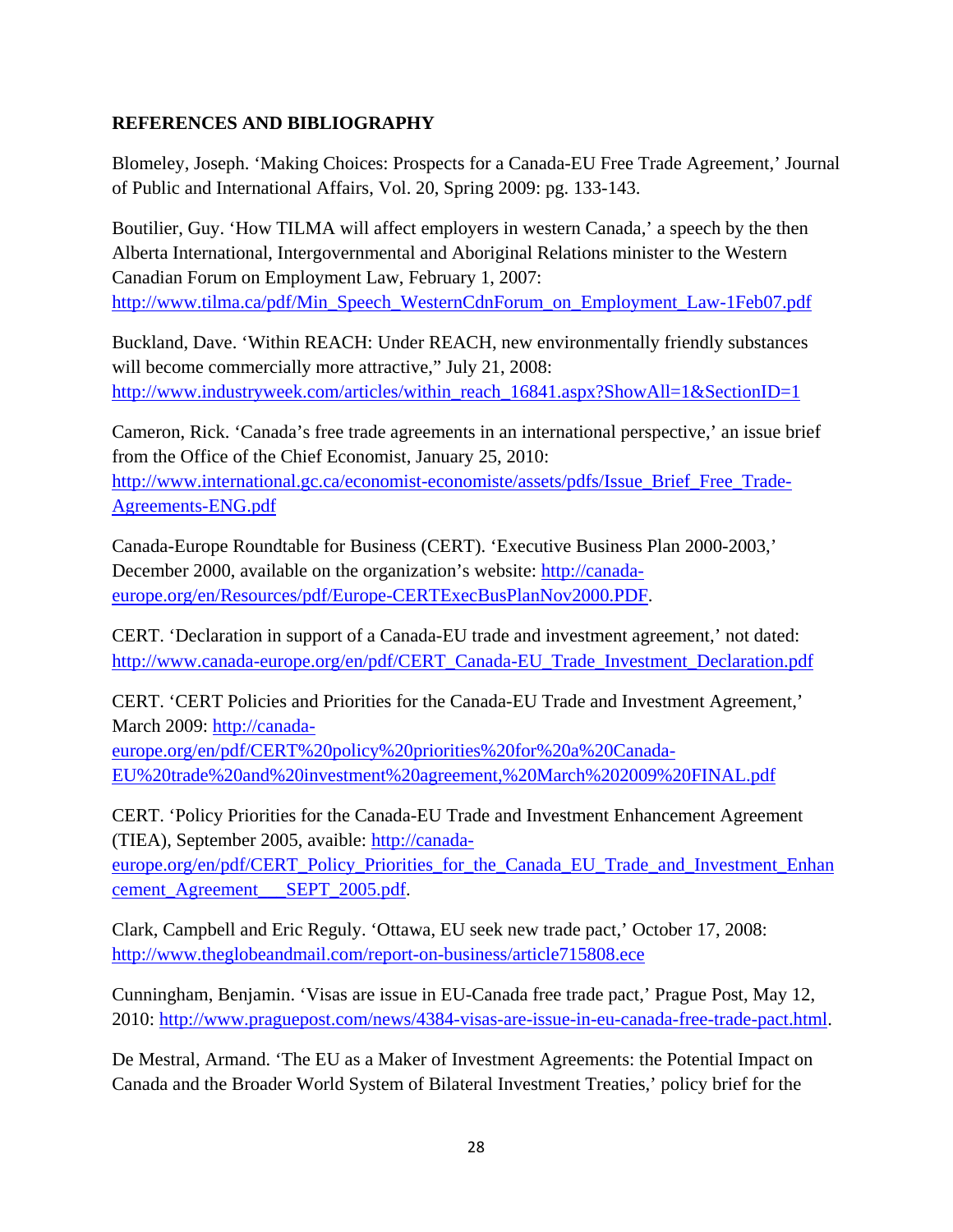Canada-Europe TransAtlantic Dialogue: Seeking Transnational Solutions to 21<sup>st</sup> Century Problems, December 2008.

De Mestral, Armand. 'Prospects for a Deep Canada-EU Economic Agreement: A Closer Look at Foreign Investment,' policy brief for the Canada-Europe TransAtlantic Dialogue: Seeking Transnational Solutions to 21<sup>st</sup> Century Problems, March 2009.

De Mestral, Armand and Daniel Suss. 'Prospects for a Deep Canada-EU Economic Agreement: A Closer Look at Foreign Investment,' policy brief for the Canada-Europe TransAtlantic Dialogue: Seeking Transnational Solutions to 21<sup>st</sup> Century Problems, March 2009.

Drache, Daniel, "Bonne Anniversaire NAFTA: The Elusive and Asymmetrical Benefits of a Decade of North American Integration," in Daniel Drache ed. *Big Picture Realities Canada and Mexico at the Crossroads*, Waterloo On: Wilfred Laurier UP, 2008.

Dymond, William A. and Michael Hart. 'A Canada-EU FTA is an Awful Idea,' Policy Options, July-August 2002: pg. 27-32.

EU Observer, 'Korean Trade Deal Could Fall Under Lisbon Rules: EU-Korea deal in for a rough time?' January 21, 2010:<http://bilaterals.org/spip.php?article16623>

European Commission. 'Global Europe: Competing in the Word,' Communication from the Commission to the Council, the European Parliament, the European Economic and Social Committee and the Committee of the Regions, October 4, 2006.

European Commission, DG Trade. 'EU-Korea: a quick reading guide,' October 20, 2009.

European Commission and the Government of Canada. 'Assessing the Costs and Benefits of a Closer EU-Canada Economic Partnership,' a 2008 report in response to a request formulated by Leaders at the 2007 EU-Canada Summit.

Geist, Michael. 'EU Demands Canada Completely Overhaul Its Intellectual Property Laws,' MichaelGeist.ca, March 29, 2010:<http://www.michaelgeist.ca/content/view/4914/>

Geist, Michael. 'Long-awaited copyright reform plan flawed but flexible,' Toronto Star, June 2, 2010: [http://www.thestar.com/business/media/article/818180--geist-long-awaited-copyright](http://www.thestar.com/business/media/article/818180--geist-long-awaited-copyright-reform-plan-flawed-but-flexible)[reform-plan-flawed-but-flexible](http://www.thestar.com/business/media/article/818180--geist-long-awaited-copyright-reform-plan-flawed-but-flexible)

George, Shirley-Ann. 'Finding the Balance: Shared Border of the Future,' speaking notes by the senior vice-president, policy, of the Canadian Chamber of Commerce, September 15, 2009: <http://www.chamber.ca/images/uploads/Reports/Senate%20Presentation-shared-border.pdf>

Government of Canada. 'Seizing Global Advantage: A Global Commerce Strategy for Securing Canada's Growth and Prosperity,' published March 2009.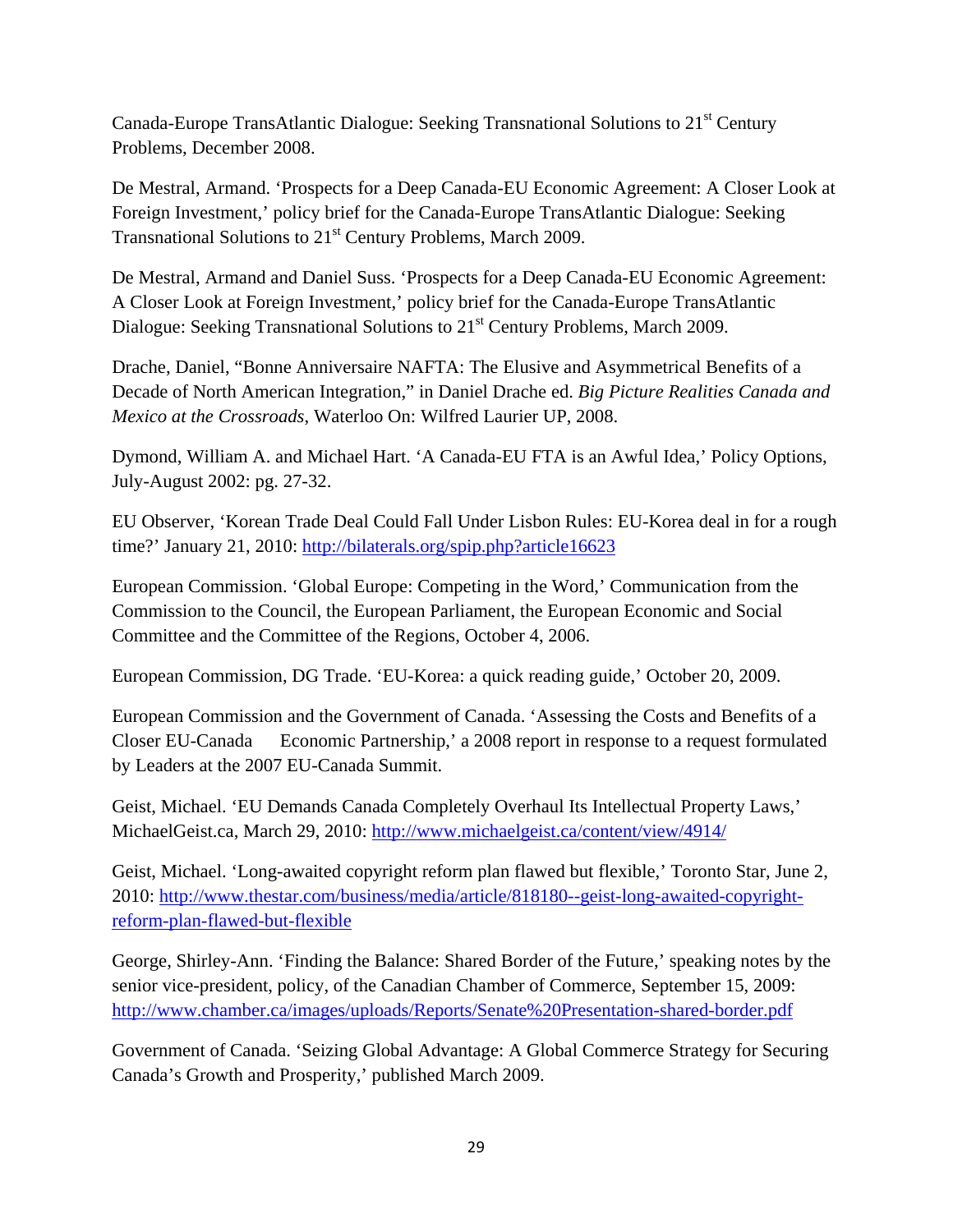Government of Ontario, Ministry of Economic Development and Trade. 'Canada-EU Comprehensive Economic and Trade Agreement: Exploring Ontario's Interests in the EU Market,' Presentation to the Ontario Manufacturing Council, March 31, 2010.

Guerin, Selen Sarisoy and Chris Napoli. 'Canada and the European Union: Prospects for a Free Trade Agreement,' CEPS Working Document No. 298/July 2008.

Hansen, Robin F. under the direction of Armand de Mestral. 'An EU – Canada Economic Partnership: Legal Considerations and Possible Treaty Scope,' policy brief for the Canada-Europe TransAtlantic Dialogue: Seeking Transnational Solutions to 21<sup>st</sup> Century Problems, November 2008.

Hansen, Robin F. under the direction of Armand de Mestral. 'An EU – Canada Economic Partnership: What Role for the Provinces?' policy brief for the Canada-Europe TransAtlantic Dialogue: Seeking Transnational Solutions to 21<sup>st</sup> Century Problems, March 2009.

Harrison, Pete. 'EU lawmakers turn up heat on oil sands,' Financial Post, April 21, 2010: <http://www.financialpost.com/news-sectors/energy/story.html?id=2938521>

Horn, Henrik, Petros C. Mavroidis and André Sapir. 'Beyond the WTO? An Anatomy of EU and US Preferential Trade Agreements,' an April 20, 2009 working paper, a version of which was presented at a seminar held at the Columbia Law School in New York in October 2008.

Hübner, Kurt. 'The Launch of Negotiations for an Encompassing EU-Canada Economic Partnership,' policy brief for the Canada-Europe TransAtlantic Dialogue: Seeking Transnational Solutions to  $21<sup>st</sup>$  Century Problems, July 2009.

Inside US Trade. 'Focus On Ontario In Canada EU Talks, Prelude To Agriculture Bargain,' May 7, 2010: [http://www.insidetrade.com/secure/display.asp?dn=INSIDETRADE-28-18-](http://www.insidetrade.com/secure/display.asp?dn=INSIDETRADE-28-18-13&f=wto2002.ask) [13&f=wto2002.ask](http://www.insidetrade.com/secure/display.asp?dn=INSIDETRADE-28-18-13&f=wto2002.ask) (subscription)

Inside US Trade. 'New Copyright Law May Be Enough To Remove Canada From Watch List,' June 4, 2010:<http://www.insidetrade.com/secure/display.asp?f=&dn=INSIDETRADE-28-22-2> (subscription)

Kelsey, Jane. 'The Danger of a Necessity Test in the Prudential Exception for Financial Services in EU FTAs,' notes for a presentation to the British Institute of International and Comparative Law annual WTO conference, May 19, 2010 (circulated to the WTO listserve of the Our World Is Not For Sale network).

LeBlond, Patrick. 'The economic partnership agreement between Canada and the EU is still on track,' policy brief for the Canada-Europe TransAtlantic Dialogue: Seeking Transnational Solutions to 21<sup>st</sup> Century Problems, November 2008.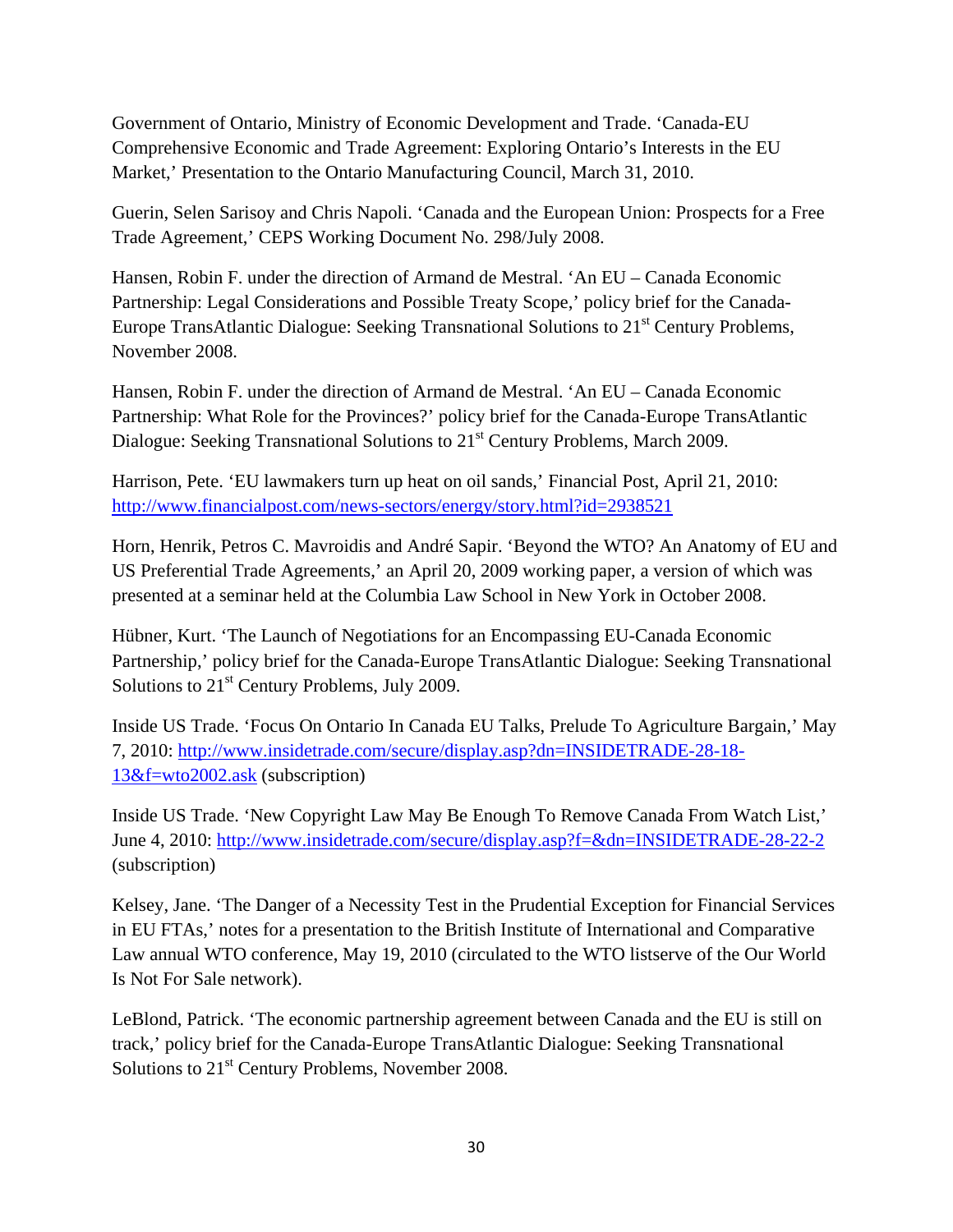LeBlond, Patrick and Magdalena Andreea Strachinescu-Olteanu. 'Le libre-échange avec l'Europe: quel est l'intérêt pour le Canada?' Canadian Foreign Policy, Spring 2009 , Vol. 15, No. 1: pg. 60-76.

Lemaire, Don and Wenguo Cai. 'Lost Over the Atlantic? The Canada–EU Trade and Investment Relationship,' a Conference Board of Canada report, June 2006.

Macmillan, Kathleen and Patrick Grady. 'A New Prescription: Can the BC-Alberta TILMA Resuscitate Internal Trade in Canada?' C.D. Howe Institute Backgrounder No. 106, October 2007.

Manley, John. 'Preparing for G20: Canada's priorities in a volatile world,' an address to the Economic Club of Canada, May 19, 2010: [http://www.ceocouncil.ca/publications/pdf/test\\_40b8be3132184eb32902edc825c9a27b/Speech\\_](http://www.ceocouncil.ca/publications/pdf/test_40b8be3132184eb32902edc825c9a27b/Speech_by_the_Hon_John_Manley_to_the_Empire_Club_Toronto_May_19_2010.pdf) [by\\_the\\_Hon\\_John\\_Manley\\_to\\_the\\_Empire\\_Club\\_Toronto\\_May\\_19\\_2010.pdf](http://www.ceocouncil.ca/publications/pdf/test_40b8be3132184eb32902edc825c9a27b/Speech_by_the_Hon_John_Manley_to_the_Empire_Club_Toronto_May_19_2010.pdf)

Mar, Gary. 'Alberta International and Intergovernmental Relations,' speech to the Richmond Chamber of Commerce, June 6, 2006: [http://www.tilma.ca/pdf/SpkNotes\\_Mar-TILMA-](http://www.tilma.ca/pdf/SpkNotes_Mar-TILMA-6Jun06.pdf)[6Jun06.pdf](http://www.tilma.ca/pdf/SpkNotes_Mar-TILMA-6Jun06.pdf)

Martin, Don. 'Conservatives to unveil national securities watchdog: sources,' National Post, May 19, 2010:<http://www.nationalpost.com/news/story.html?id=3048908>

Mittelstaedt, Martin. 'The D debate: How much of the vitamin to take,' Globe and Mail, October 9, 2007: [http://www.theglobeandmail.com/life/article128179.ece.](http://www.theglobeandmail.com/life/article128179.ece)

Nadeau, Jean-Benoît. 'Jean Charest a conquis l'Europe,' L'actualité, October 5, 2009 : <http://www.lactualite.com/economie/jean-charest-conquis-leurope>

Nicolas, Françoise. 'Negotiating a Korea – EU free trade agreement: easier said than done,' Asia Eur J, No. 7, 2009: 23-42.

Radio-Canada. 'Jean Charest vante le libre-échange,' June 29, 2009: [http://www.radio](http://www.radio-canada.ca/nouvelles/Economie-Affaires/2009/06/29/003-charest-libre-echange.shtml)[canada.ca/nouvelles/Economie-Affaires/2009/06/29/003-charest-libre-echange.shtml](http://www.radio-canada.ca/nouvelles/Economie-Affaires/2009/06/29/003-charest-libre-echange.shtml)

Reveles, Rodolfo Aguirre and Manuel Perez-Rocha. 'The EU-Mexico Free Trade Agreement Seven Years On: A warning to the global South,' Debate Paper for the Alternative Regionalisms Programme at the Transnational Institute, June 2007.

Rudloff, Bettina and Johannes Simons. 'Comparing EU free trade agreements: Sanitary and Phytosanitary Standards,' In Brief report of the European Centre for Development Policy Management, No. 6b, July 2004.

Saunders, Doug. 'Ontario foot-dragging imperils Canada-EU trade pact, officials say,' Globe and Mail, March 31, 2010: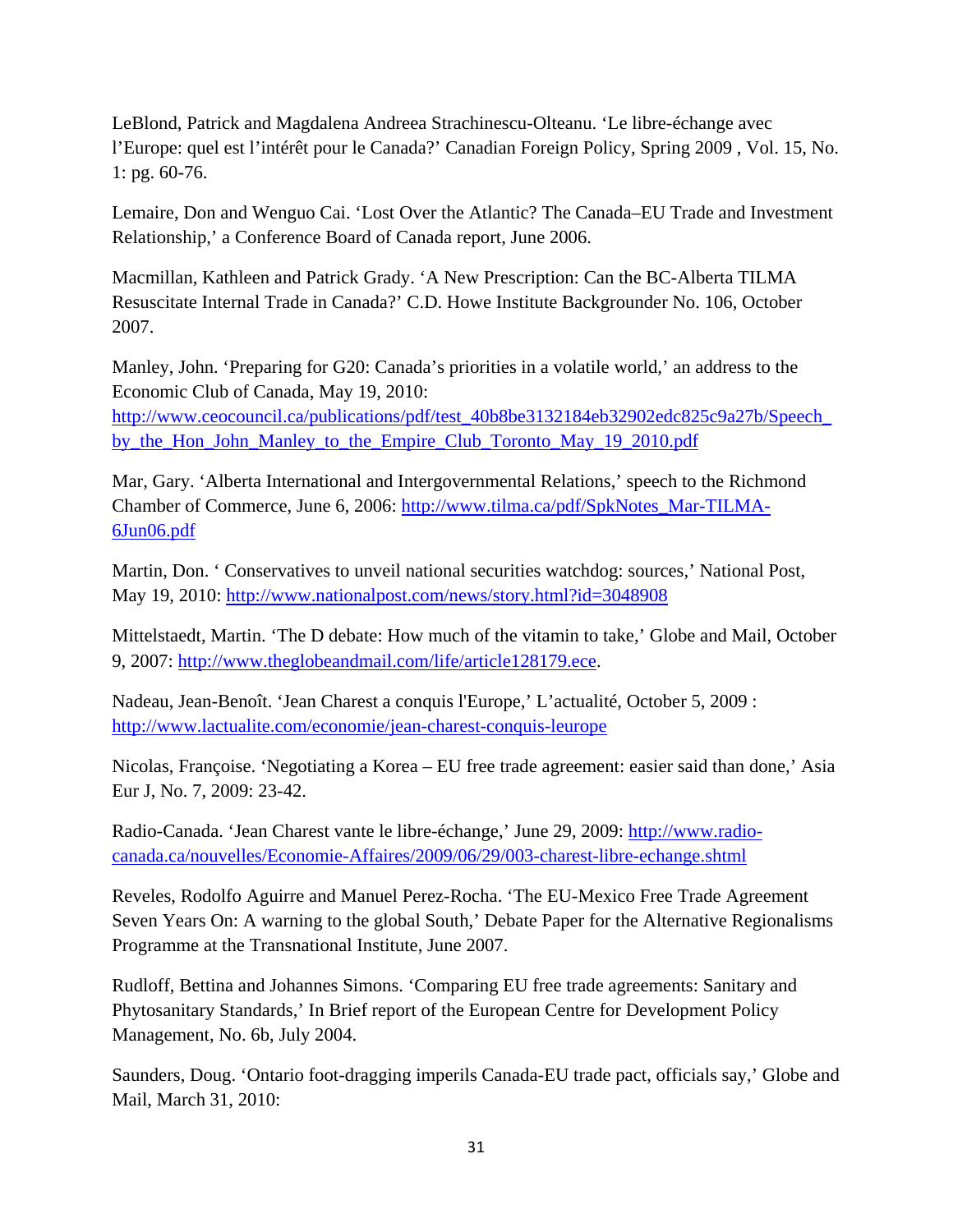[http://v1.theglobeandmail.com/servlet/story/RTGAM.20100331.escenic\\_1518147/BNStory/Inter](http://v1.theglobeandmail.com/servlet/story/RTGAM.20100331.escenic_1518147/BNStory/International) [national.](http://v1.theglobeandmail.com/servlet/story/RTGAM.20100331.escenic_1518147/BNStory/International)

Shrybman, Steven. 'State of Play: Canada's Internal Trade Agenda,' a report prepared for the Council of Canadians, March 2009: [http://www.canadians.org/DI/documents/State\\_of\\_Play.pdf](http://www.canadians.org/DI/documents/State_of_Play.pdf)

Simpson, Jeffrey. 'Canada's a double-dealer in world trade,' Globe and Mail, April 21, 2010. [http://www.theglobeandmail.com/news/opinions/canadas-a-double-dealer-in-world](http://www.theglobeandmail.com/news/opinions/canadas-a-double-dealer-in-world-trade/article1540943/)[trade/article1540943/](http://www.theglobeandmail.com/news/opinions/canadas-a-double-dealer-in-world-trade/article1540943/)

Sinclair, Scott. 'Negotiating from Weakness: Canada-EU trade treaty threatens Canadian purchasing policies and public services,' Canadian Centre for Policy Alternatives, April 19, 2010.

South Centre. 'Contentious Issues in the Goods EPAs: What is the Value of the 2009 Renegotiations?' Geneva, Switzerland, April 2010: [http://www.southcentre.org/index.php?option=com\\_content&view=article&id=1271%3Acontent](http://www.southcentre.org/index.php?option=com_content&view=article&id=1271%3Acontentious-issues-in-the-goods-epas-what-is-the-value-of-the-2009-renegotiations&catid=101%3Aeconomic-partnership-agreements-epas&Itemid=67&lang=en) [ious-issues-in-the-goods-epas-what-is-the-value-of-the-2009](http://www.southcentre.org/index.php?option=com_content&view=article&id=1271%3Acontentious-issues-in-the-goods-epas-what-is-the-value-of-the-2009-renegotiations&catid=101%3Aeconomic-partnership-agreements-epas&Itemid=67&lang=en) [renegotiations&catid=101%3Aeconomic-partnership-agreements-epas&Itemid=67&lang=en](http://www.southcentre.org/index.php?option=com_content&view=article&id=1271%3Acontentious-issues-in-the-goods-epas-what-is-the-value-of-the-2009-renegotiations&catid=101%3Aeconomic-partnership-agreements-epas&Itemid=67&lang=en)

Toronto Star. 'Free trade with Europe?' Editorial, May 7, 2010: <http://www.thestar.com/opinion/editorials/article/805845--free-trade-with-europe>

Trew, Stuart. 'European Greens, United Left take aim at Canada-EU trade agreement,' Council of Canadians blog entry dated March 18, 2010:<http://www.canadians.org/tradeblog/?p=732>

Trew, Stuart. 'DFAIT holds third civil society briefing on Canada-EU free trade negotiations,' Council of Canadians blog entry dated April 26, 2010: <http://www.canadians.org/tradeblog/?p=788>

Trew, Stuart. "High EU food safety standards a sticking point for Canadian agri-food sector, trade committee hears," Council of Canadians blog entry dated June 11, 2010

Truscott, Amanda. 'EU trade sour deal for Canadian dairy,' Capital News Online, October 17, 2008: [http://carleton.ca/Capital\\_News/17102008/n2.shtml](http://carleton.ca/Capital_News/17102008/n2.shtml)

Valdomir, Sebastian. 'Global Europe: The tyranny of "free trade", the European way,' a report from Friends of the Earth Europe, December 2008 (Issue 116).

Van Loan, Peter. 'Address to Spain-Canada Business Association,' May 28, 2010: [http://www.international.gc.ca/media\\_commerce/comm/speeches-discours/2010/2010-](http://www.international.gc.ca/media_commerce/comm/speeches-discours/2010/2010-038.aspx?lang=eng) [038.aspx?lang=eng](http://www.international.gc.ca/media_commerce/comm/speeches-discours/2010/2010-038.aspx?lang=eng)